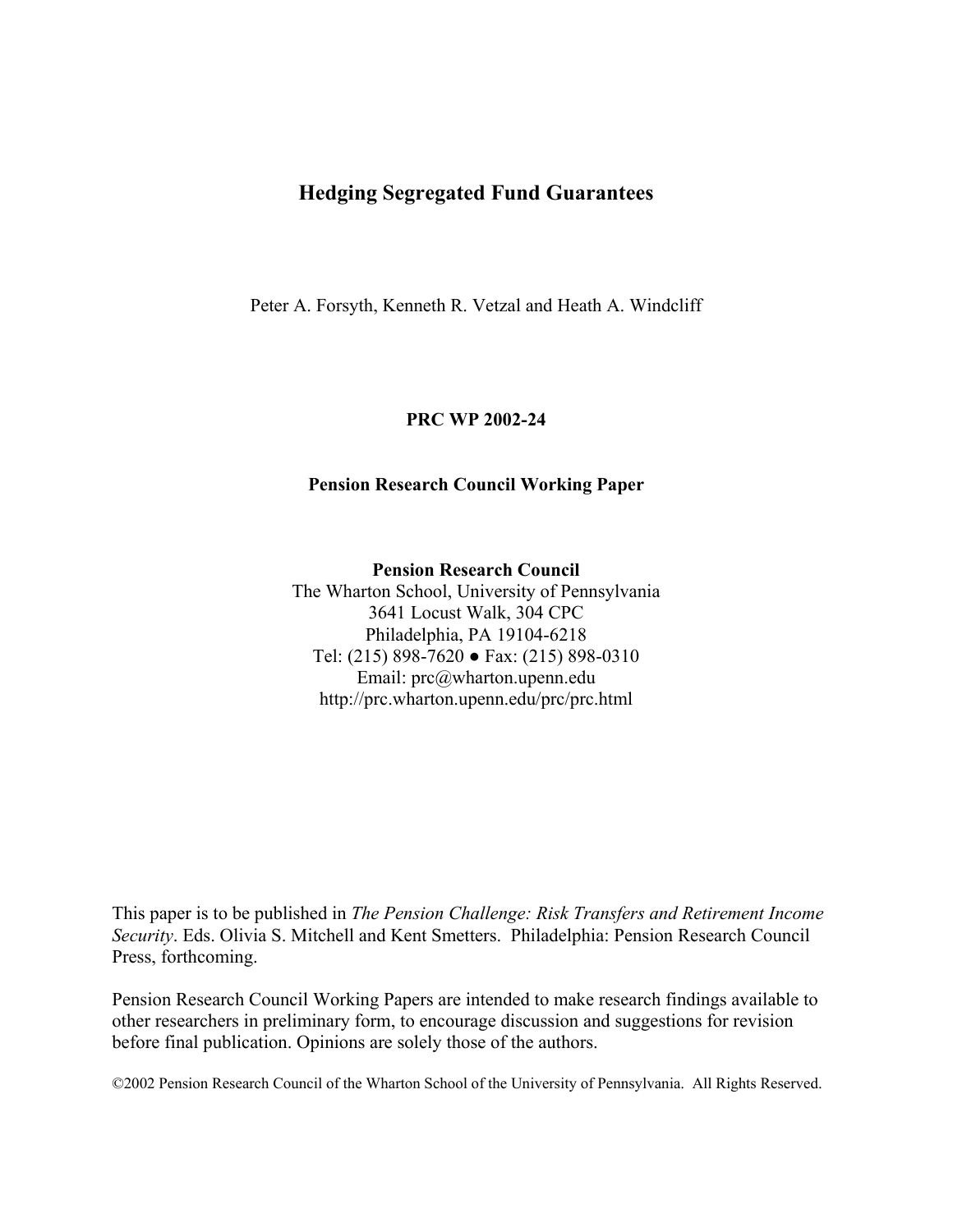#### **Hedging Segregated Fund Guarantees**

Peter A. Forsyth, Kenneth R. Vetzal and Heath A. Windcliff

#### Abstract

Segregated funds have become a very popular investment instrument in Canada. Segregated funds are essentially mutual funds which have been augmented with additional insurance features which provide a guarantee on the initial principal invested after a specified time horizon. They are similar in many respects to variable annuities in the United States. However, segregated funds often have complex embedded optionality. For instance, many contracts provide a reset provision. This allows investors to increase their guarantee level as the value of the underlying mutual fund goes up. These contracts typically also offer features such as mortality benefits, where the guarantee is paid off immediately upon death of the investor. Furthermore, because the payment for the guarantee is usually amortized over the life of the contract, there are additional complications due to investor lapsing. In this work we describe hedging strategies which allow underwriting companies to reduce their risk exposure to these contracts. The hedging techniques incorporate the strengths of both actuarial and financial approaches. In particular, we look at some of the difficulties which arise due to the fact that in many cases the underwriting company is not able to take short positions in the underlying mutual fund. An alternative is to hedge using other actively traded securities, such as index participation units, stock index options, or stock index futures contracts. However, due to the mismatch between the hedging instrument and the segregated fund contract being hedged, there is additional basis risk. We investigate the performance of these types of hedging strategies using stochastic simulation techniques.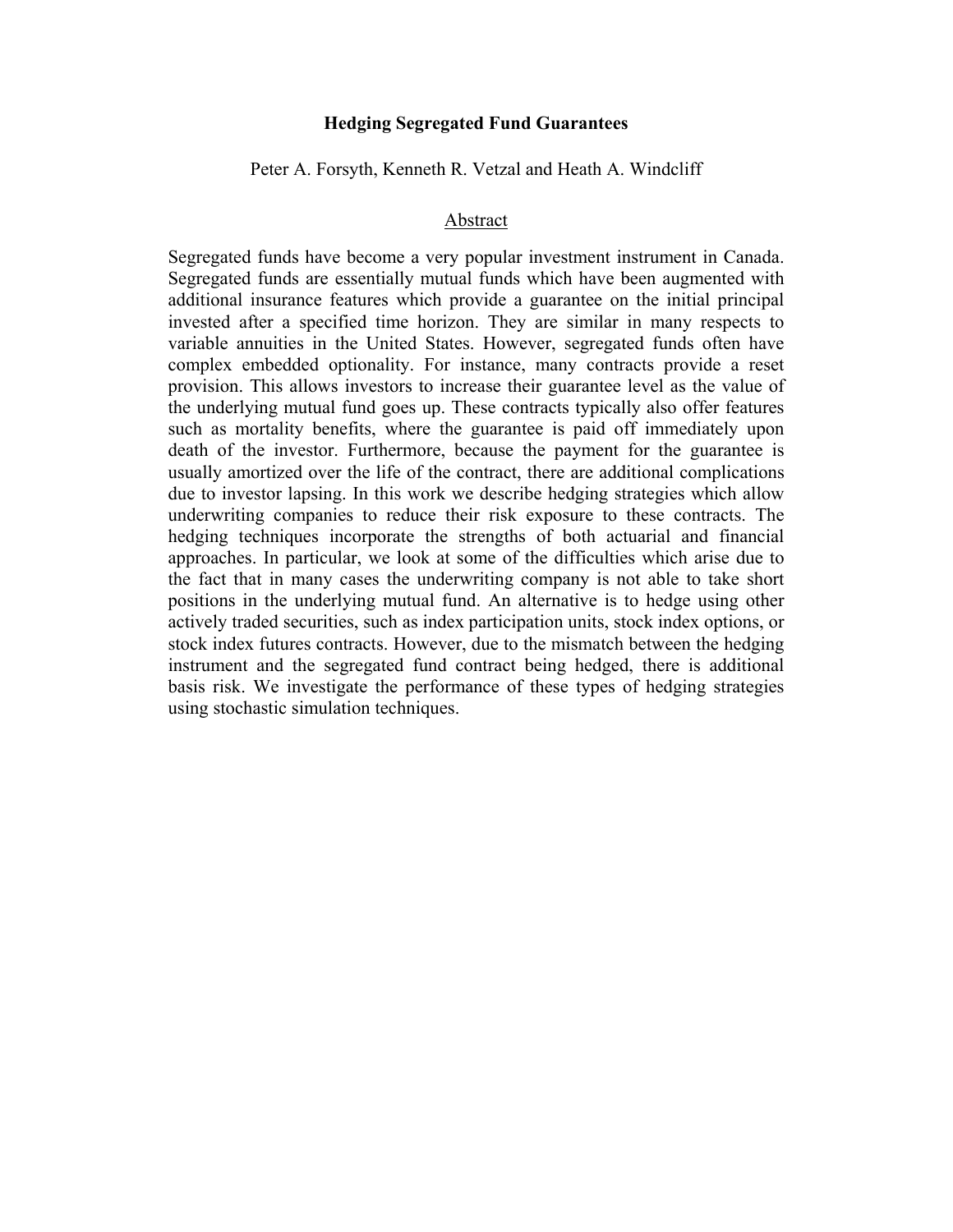#### **Hedging Segregated Fund Guarantees**

Segregated funds have become a very popular investment instrument for self-directed pension plans in Canada. Essentially, these are mutual funds that have been augmented with additional insurance features that provide a guarantee on the initial principal invested after a specified time horizon. These investment products offer investors the upside potential of the equity market, while providing a protective floor should the market fall and have been particularly attractive to risk averse investors nearing retirement. The purpose of this chapter is to develop quantitative tools so that institutions can make informed decisions about the risks associated with offering guarantees on mutual funds, and their ability to mitigate this risk through hedging strategies.

Segregated funds are similar in many respects to variable annuities in the United States. However, segregated funds often have complex embedded optionality. For instance, many contracts provide a "reset provision" that allows investors to increase their guarantee level as the value of the underlying mutual fund goes up. From the viewpoint of the investor, the motivation for the reset feature is easy to see. For example, if the investor starts with an initial investment of \$10,000 and the market value of his mutual fund portfolio subsequently increases to \$16,000, then the guarantee of recovering his initial principal is unlikely to seem very valuable. This is because, on paper, the investment is currently worth much more than the guarantee level. If the guarantee contract offers a reset provision, the investor can lock in a new guarantee set at the current market value of the account. Typically, the maturity of the new guarantee is ten years from the date at which the guarantee level was set. These contracts also offer features such as mortality benefits, where the guarantee is paid off immediately upon the death of the investor. Recent research has indicated that these guarantees can be very valuable (Windcliff et. al 2002). As a result, the payment for the guarantee is usually amortized over the life of the contract. This introduces additional complexity due to the fact that investors can lapse, and avoid paying any remaining fees, if they deem that the guarantee is not very valuable.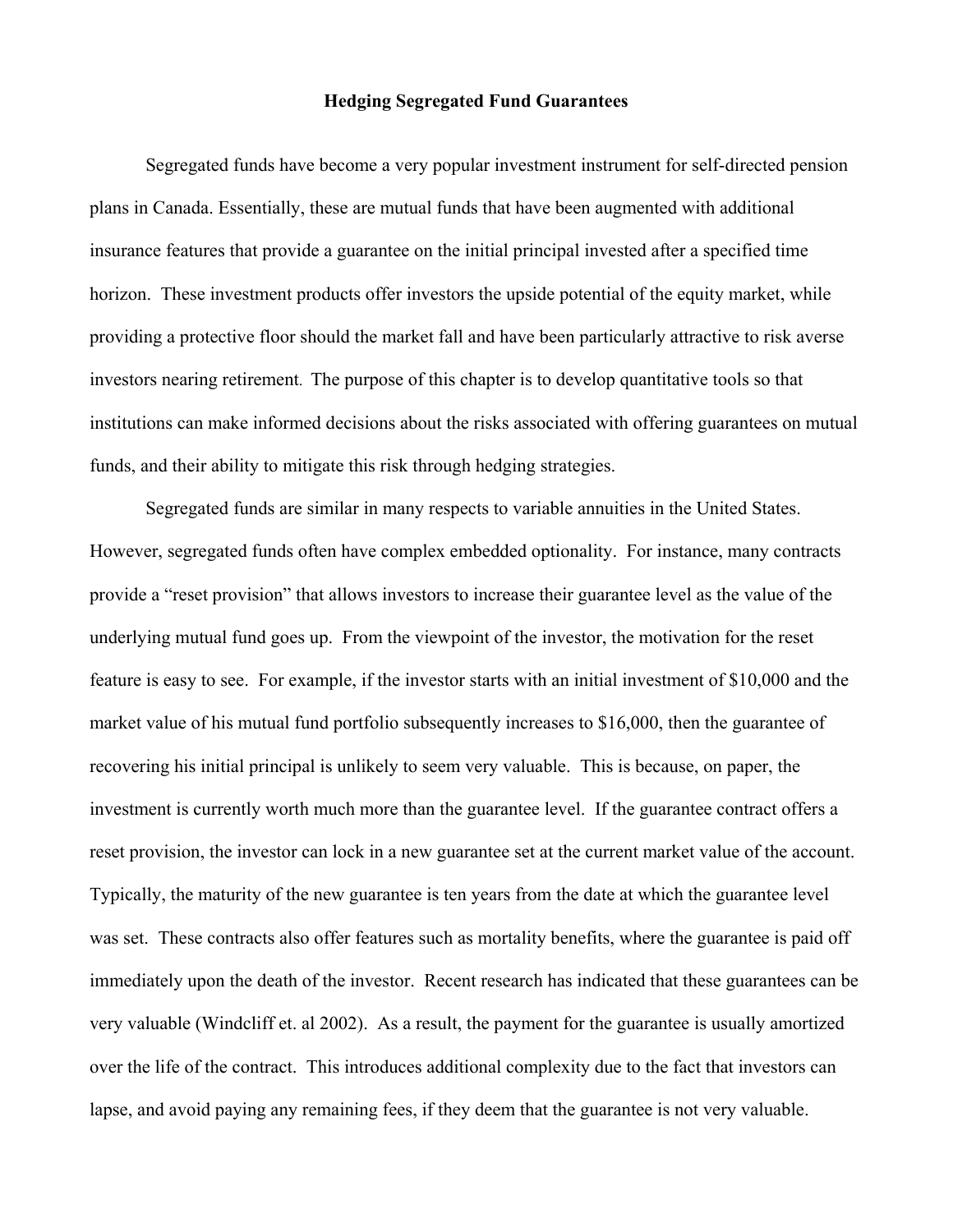The rationale for financial services firms offering these products is somewhat more subtle. To illustrate, we reconsider our example of an investor who started with an initial investment of \$10,000, which has grown to \$16,000. If the guarantee does not offer a reset provision, the investor may be better off lapsing out of the guarantee contract in order to avoid paying the remaining proportional fees. Thus, the reset provision can help retain customers. The back end fees used to penalize investors for lapsing often only apply during the first few years of the contract. In fact, in the absence of back end fees, the investor can synthetically create reset opportunities by lapsing and immediately re-entering a new guarantee contract, effectively resetting the guarantee level to the current market value of the account.

In Canada, the Office of the Superintendent of Financial Institutions (OSFI) has recently imposed stricter new regulations for these contracts, requiring that insurers set aside a substantial amount of capital to back the guarantees. These capital requirements may be reduced if appropriate hedging strategies have been put in place. This chapter describes hedging strategies that would allow underwriting companies to reduce their risk exposure to these contracts, techniques that incorporate the strengths of both actuarial and financial approaches. We investigate the performance of these types of hedging strategies using stochastic simulation. We also study their impact on the capital requirements used to back these guarantees.

A contract with a maturity guarantee attached to it can be thought of as an investment in the underlying asset combined with a put option, which may have very complex features such as mortality benefits or reset provisions. Hedging strategies that reduce downside risk for put options typically involve short positions in the underlying asset. Since the underlying mutual fund can be under the management of the insurer providing the guarantee, it may not be possible for the underwriting company to take short positions in the underlying mutual fund. One alternative is to hedge using other actively traded securities, such as index participation units, stock index options, or stock index futures contracts, whose behavior is close to that of the underlying mutual fund. This can create basis risk,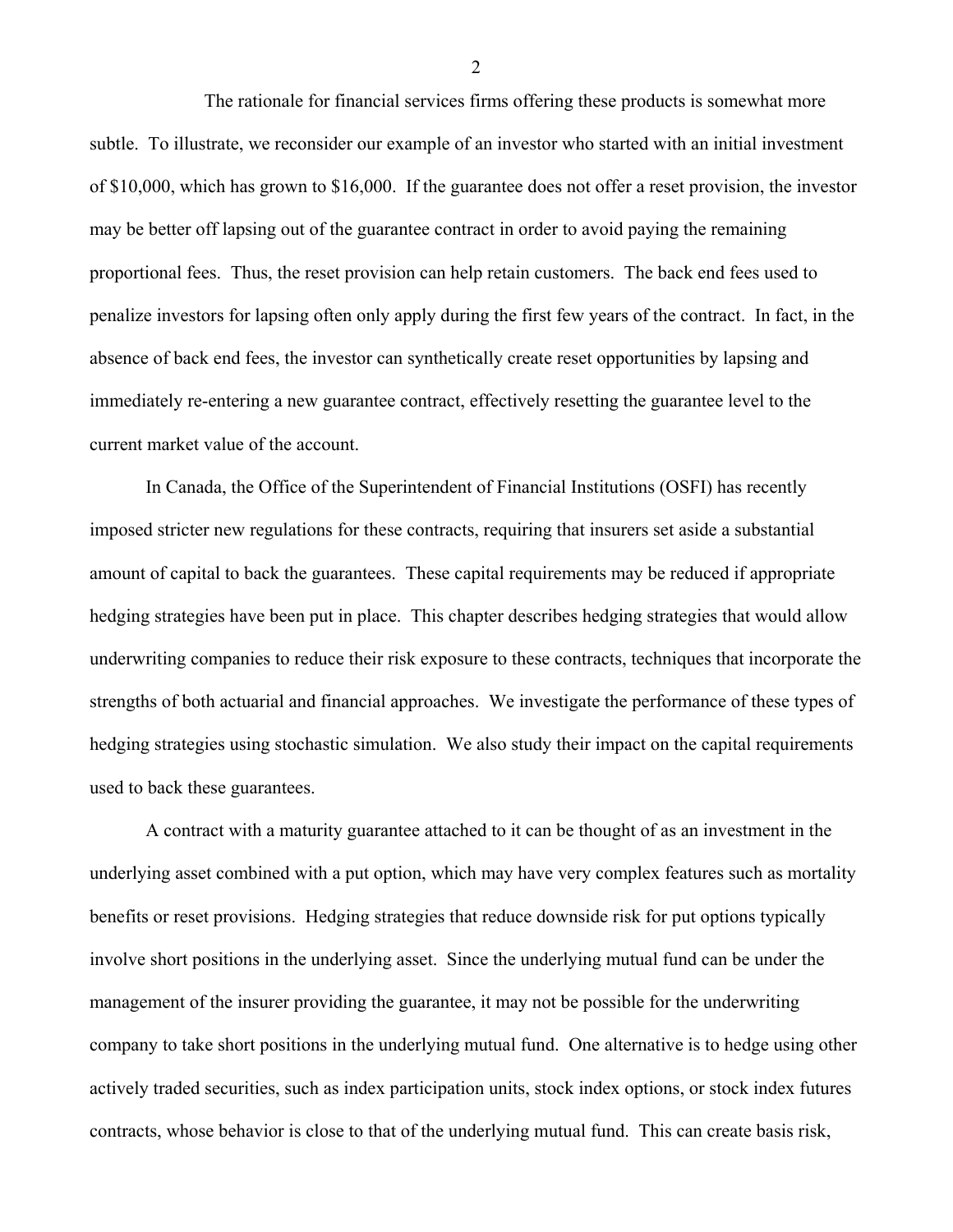due to the mismatch between the hedging instrument and the underlying mutual fund. If hedging is performed using short-term derivative contracts such as futures or index options, there will be further risk when the hedging positions are periodically rolled over. Using stochastic simulation we can quantify the risk associated with selling these contracts in a more realistic setting which includes non-optimal investor behavior and basis risk.

We emphasize that the decision of whether or not to hedge these contracts in many situations is a risk-management issue. In some cases, hedging may be necessary to reduce the capital requirements due to regulations. The hedging strategies described here are capable of reducing the downside risk associated with writing such contracts, though they come at an expense, as the expected profit of the hedged position is lower than the expected profit of the unhedged position.

#### **Description of the Segregated Fund Contract**

The term "segregated fund" often refers to a mutual fund combined with a long-term maturity guarantee (typically 10 years) with additional complex features. One popular provision included with many of these contracts is a reset feature. When investors reset, they exchange an existing guarantee for a new 10-year maturity guarantee, set at the current value of the mutual fund. Hence, the reset feature allows them to lock in market gains as the value of the underlying mutual fund increases. The contracts offered in Canada typically allow investors to reset the guarantee level up to a maximum of two or four times per calendar year. This introduces an optimization component to these contracts, where investors must decide when they should reset and lock in at the higher guarantee level.

In addition to the reset option, many other exotic features may be included in segregated fund guarantees. For example, many segregated funds include a death benefit, so that the guarantee is paid out immediately if the investor dies before the maturity date of the guarantee. As the investor ages, these mortality benefits may become more valuable, so resets are often disallowed after the investor's 70th birthday. More complex variations of the reset feature can also be introduced, as the investor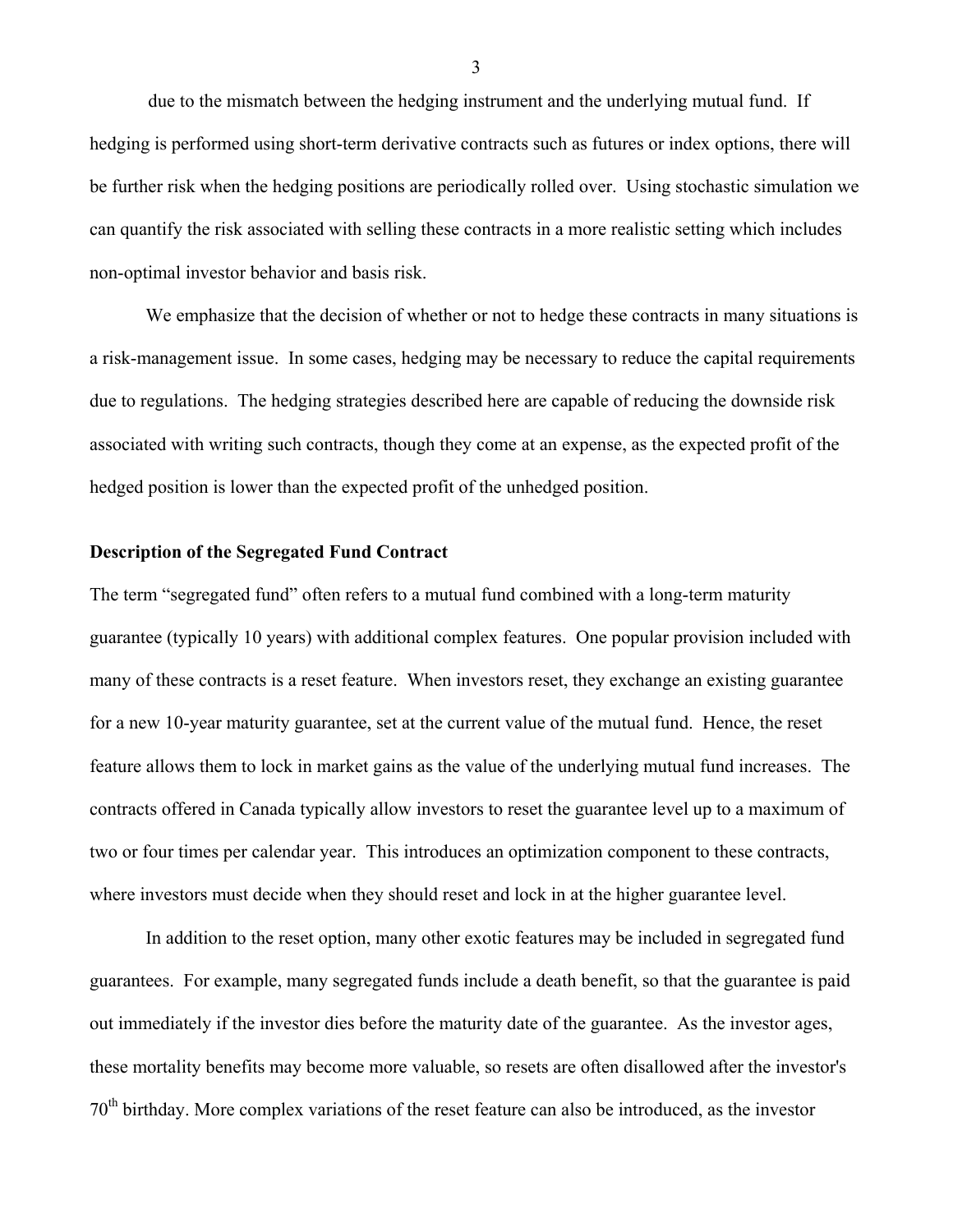becomes older. For example, after the investor's  $70<sup>th</sup>$  birthday, the guarantee level upon reset may be some fraction of the value of the underlying mutual fund at the time of the reset.

In practice, the investor is not charged an initial fee for the segregated fund guarantee. Instead the investor pays a higher management expense ratio (MER) over the life of the contract to cover the cost of providing the guarantee. The total MER can be considered to be the sum of a proportional fee,  $r_m$ , allocated to the management of the underlying mutual fund, together with a proportional fee,  $r_e$ , allocated to finance the guarantee portion of these contracts.

It may be optimal for an investor to lapse and avoid paying the higher MER, if the guarantee is unlikely to be in-the-money at maturity. For these and other reasons, such as a need for liquid assets, investors may sometimes withdraw their investment from the segregated fund contract. The reset feature described above will help to reduce the amount of investor lapsing, since the guarantee can be reset to a new at-the-money guarantee. Further, a proportional deferred sales charge (DSC) is often applied if the investor withdraws his/her investment during the first several years. Communications with vendors of these contracts suggest that this fee is paid to the underlying mutual fund, and in practice none of it is allocated to finance the guarantee portion of the contract. It should be reiterated that investor lapsing is not always beneficial to the insurance company writing the guarantee portion of these contracts. Specifically, since the payment of the guarantee is deferred over the life of the contract, any hedging costs incurred by the insurer may not be recovered if the investor lapses prematurely.

The numerical experiments presented in this chapter are based on two contracts depicted in Table 1. The first contract is a simple 10-year maturity guarantee with no reset provisions, while the second contract incorporates a reset feature. These contracts were chosen to be representative of current guarantees offered on mutual funds, and to illustrate the effect of attaching reset provisions to these guarantees. Both contracts provide mortality benefits, so that the guarantee is paid out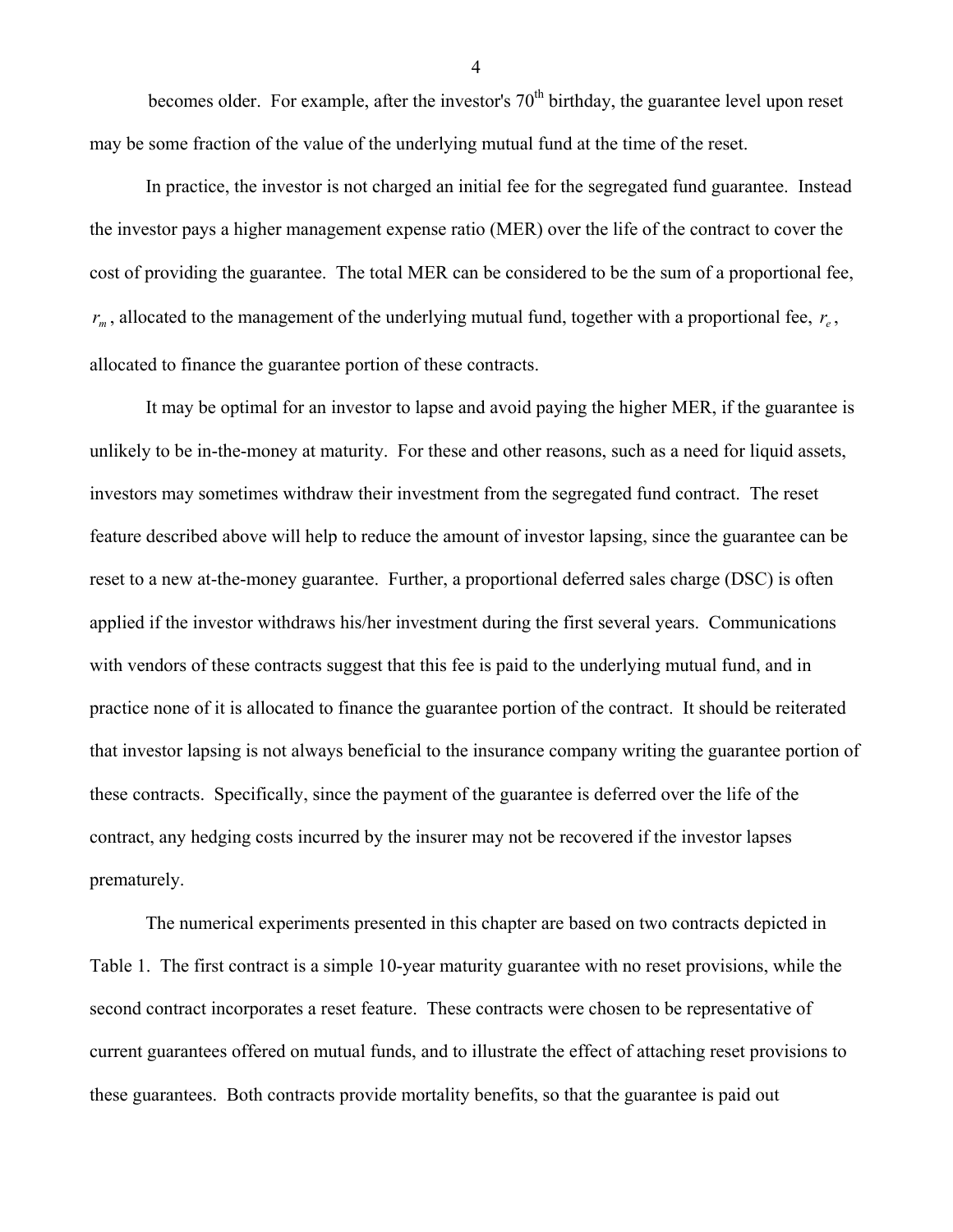immediately upon the death of the investor. No initial fee is charged to enter into these contracts; the investor pays for these guarantees by the increased MER as described in Table 1, with the sliding scale DSC to mitigate investor lapsing. Table 1 also describes the key market parameters used in the simulations, such as the assumed risk-free interest rate and volatility of the underlying mutual fund.

#### *Table 1 here*

 Due to the complexity of these contracts, it is difficult to draw general conclusions from individual numerical experiments. The numerical results in this chapter are therefore intended to illustrate the behavior of a realistic contract.<sup>[1](#page-35-0)</sup>

## **The Distribution of Returns for Unhedged Positions**

To quantify the risk involved with writing segregated fund guarantees described above, we can investigate the distribution of returns for an unhedged position. At this point, we do not assume optimal investor behavior, but instead we presume that investors use heuristic rules for the reset feature and optimal lapsing. We will find that there can be a substantial amount of downside risk to the insurer when writing segregated fund guarantees with a reset provision, even when investors act nonoptimally.

Let *S* represent the value of the underlying mutual fund and let *K* be the current guarantee level. In this section we will use two rules for applying the reset feature and lapsing:

- *Heuristic reset rule*: Investors will reset the guarantee level if there are reset opportunities remaining and  $S > 1.15K$ ; i.e. if the value of the underlying mutual fund has risen so that the current guarantee level is 15 percent out-of-the-money.
- *Heuristic lapsing rule*: Investors will lapse out of the contract at time  $t^*$ , and thereby avoid paying the remaining proportional fees, if there are no reset opportunities available at time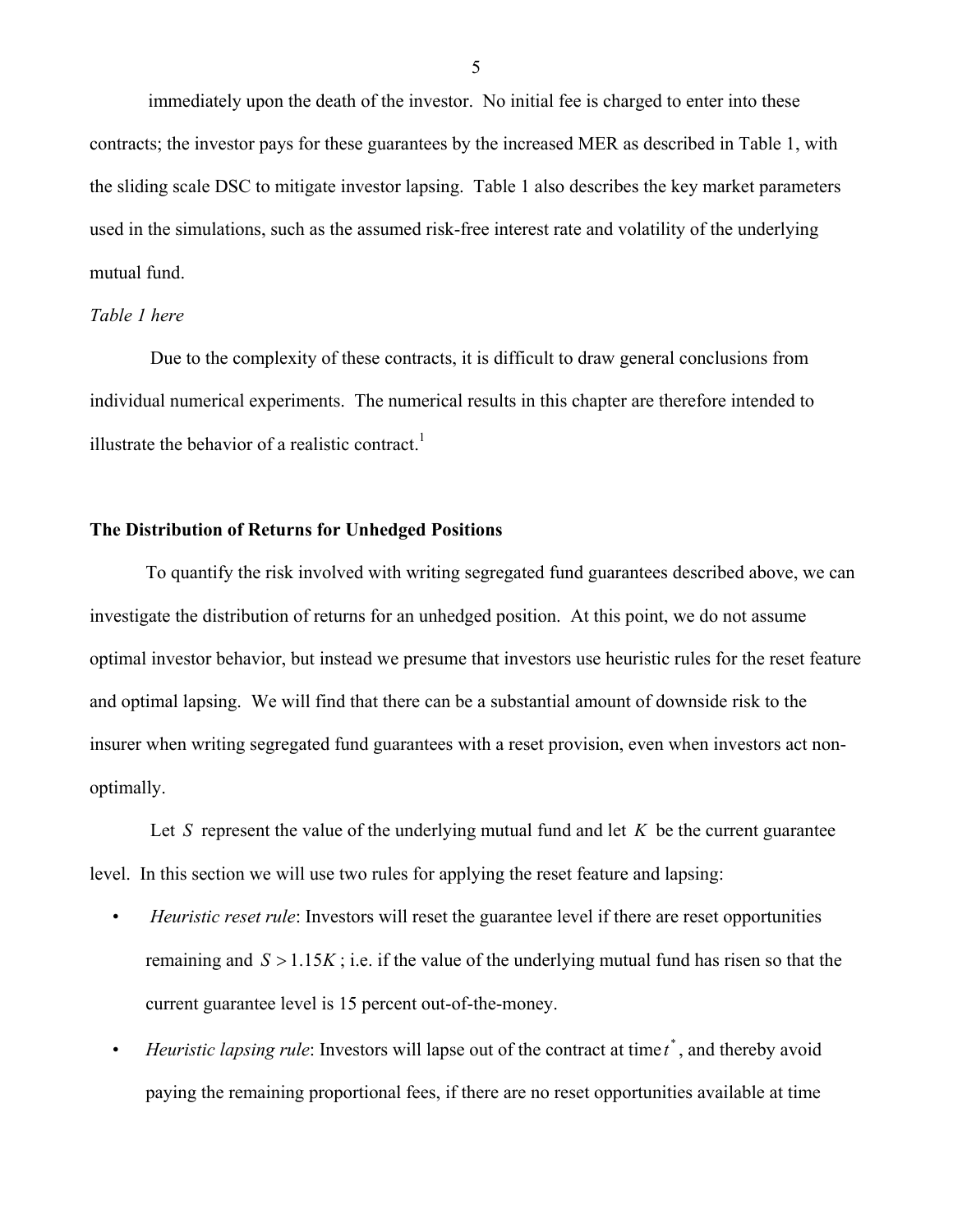$t^*$  and  $S > 1.4K$ ; i.e. if the value of the underlying mutual fund has risen so that the guarantee level is 40 percent out-of-the-money.

 Investigation of the optimal reset region shows that resetting the guarantee when the underlying asset has risen by 15 percent can be a reasonable approximation to the optimal exercise boundary during the first few years of the contract, or during the first few years after a reset has taken place (Windcliff et al. 2002). In fact, this heuristic rule has been adopted by a Canadian Institute of Actuaries task force on segregated funds (CIA 2000) for its assessment of risk management strategies. If investors do not have the ability to reset, they may be better off lapsing out of the contract to avoid paying the proportional fees, since the guarantee is unlikely to be in-the-money at maturity. In fact, even if reset features are not explicitly offered, investors can synthetically create them by lapsing and re-entering the contract, thereby obtaining a new at-the-money guarantee (Windcliff et al. 2001).

 In the Monte Carlo simulations provided below, it is assumed that the investor makes decisions regarding the reset feature and optimal lapsing 100 times per year, or approximately twice per week.<sup>2</sup> To quantify the risk associated with writing an unhedged segregated fund guarantee, we consider the 95 percent conditional tail expectation (CTE) and the annualized rate of return on an initial capital requirement. The 95 percent CTE is the expected value of the outcomes that lie in the worst case five percent tail. In other words, the 95 percent CTE is the mean value of the worst case outcomes that are ignored by a 95 percent value at risk (VaR) measurement. In comparison with VaR measures, the CTE is much more conservative when setting aside capital for contracts such as segregated fund guarantees, which exhibit a long tail of values that occur with relatively low probability.

Recent regulatory changes from the Canadian regulatory agency OSFI have introduced stricter capital requirements for companies offering these contracts to ensure that sufficient resources are available to back these guarantees. Specifically, if no hedging strategy is put in place, OSFI requires that the insurer set aside the 95 percent CTE in liquid, risk-free instruments. If the insurer implements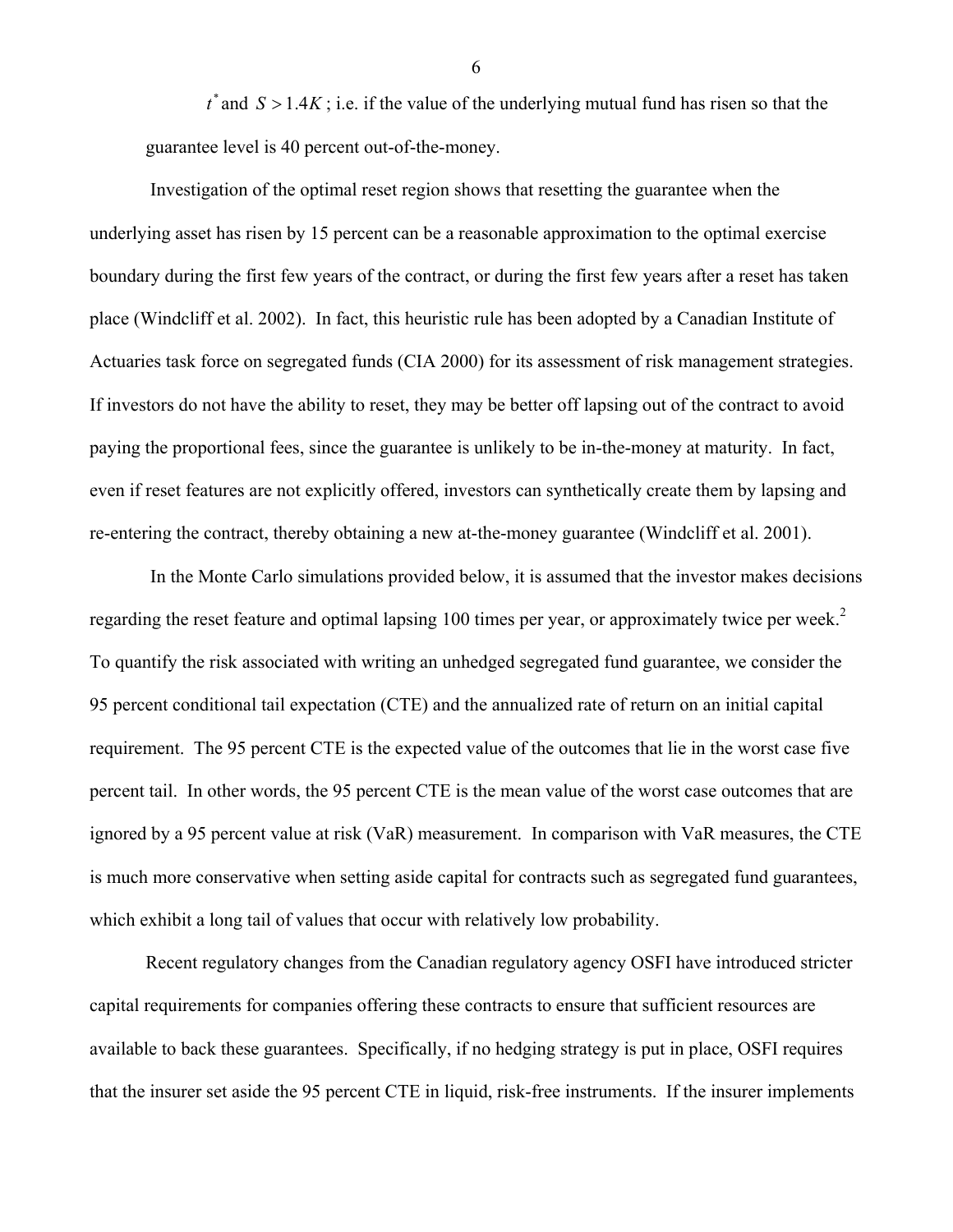a hedging strategy, the OSFI capital requirement can be reduced by up to a maximum of 50 percent of the reduction in the 95 percent CTE indicated by the proposed hedging strategy. The capital must be invested in safe, liquid instruments; here we will assume that the capital investment grows at the risk-free rate. It should be pointed out that, for these numerical experiments, we have chosen the proportional fee  $r_e$  so that the cost of hedging, net of future incoming fees for these contracts, is initially zero; in other words, the reserve amount is zero. As a result the total balance sheet requirement and capital requirements are identical.

 We estimate the required capital by generating simulations of the mutual fund path, thereby generating a profit and loss (P&L) distribution for the writer of the guarantee as shown in Figure 1(a). The P&L for a particular stock price path generated during a simulation is given by:

 $P & L = \left( \text{hedge value} - \text{payoff value} \right) \Big|_{t^*} \times e^{-\overline{t}t^*},$ 

where  $\overline{r}$  is the discounting rate used and  $\overline{t}^*$  is the time that the contract is terminated. In this formula, "hedge value" refers to the value of the hedging portfolio at the time the contract is terminated, and "payoff value" refers to the contractual payment made to the investor at the contract termination. If we use the risk-free rate as the discounting rate,  $r = r$ , then the P&L distribution can be used to estimate the 95 percent CTE. This is the amount that must be set aside in risk-free instruments so that the insurer has sufficient resources to back up the guarantee in the average of the worst case situations. *Figure 1 here*

 Table 2 gives statistics for the P&L distributions. It is difficult to draw useful comparisons between these P&L distributions since there are many risk/reward tradeoffs to consider and the duration of the contract is uncertain due to investor lapsing, mortality, and the investor's use of the reset feature. However, one common observation is that the capital requirement, given by the 95 percent CTE, is quite large for any of these contracts. This is the case for both contracts that offer reset provisions, and to a somewhat lesser extent, contracts that offer no resets. We also see that the capital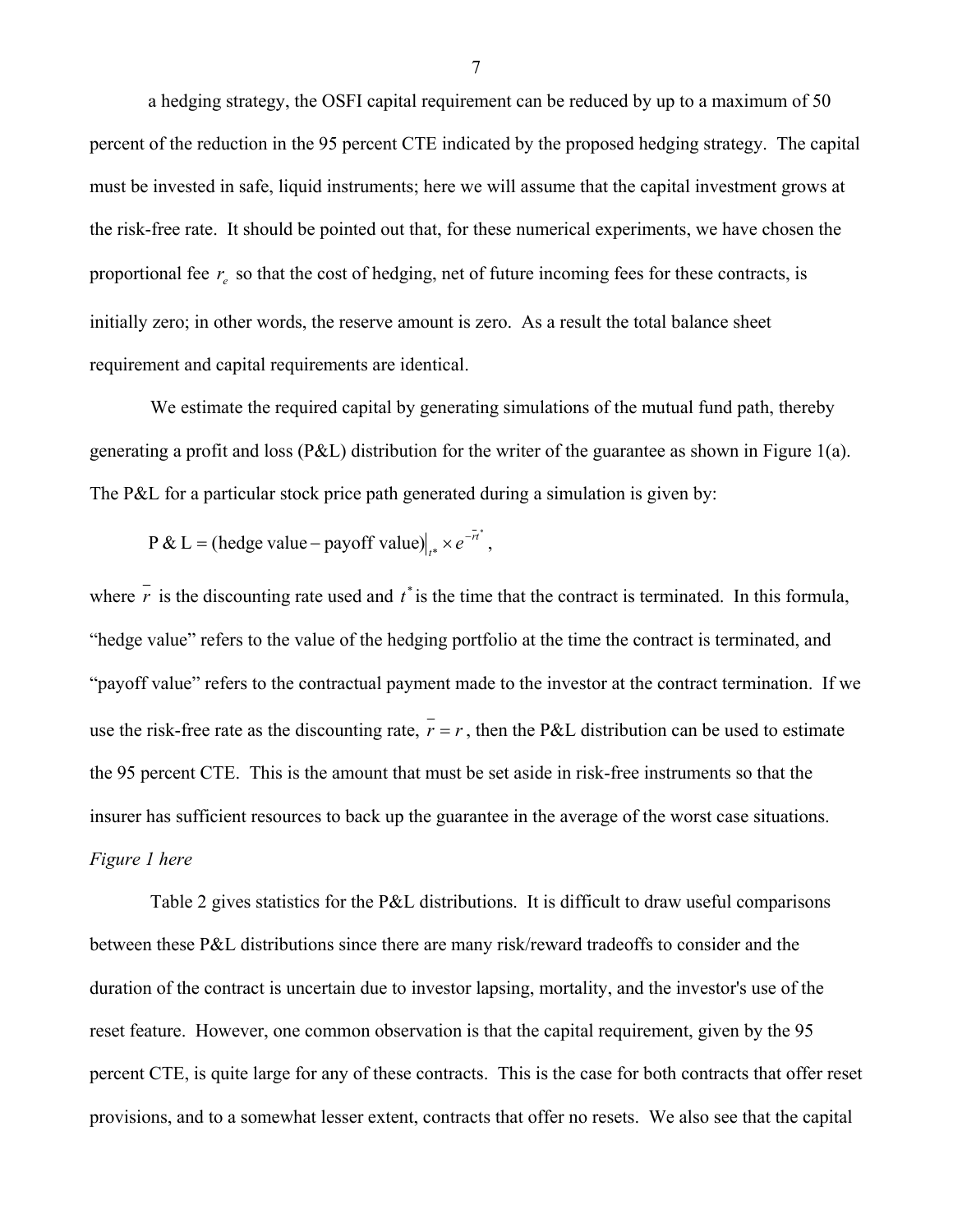requirement is not substantially reduced by assuming that investors act non-optimally when they make decisions regarding lapsing and when to reset the guarantee level.

We use the distribution of the annualized return on the capital set aside for these guarantees as a measure of the profitability of offering these products. The outlay of capital to satisfy the OSFI requirements can be thought of as introducing an associated cost with selling these guarantees, and we are interested in studying the rate of return on this investment. We define the annualized return on capital (ARC) as:

$$
ARC = \frac{1}{t^*} \times \left( \frac{(\text{capital value} + \text{hedge value} - \text{payoff value})\Big|_{t^*}}{\text{initial capital}} - 1 \right).
$$

In this formula, "capital value" refers to the value at contract termination of an initial capital outlay of "initial capital" made by the provider of the guarantee. This capital was placed in a risk-free investment to back the guarantee. The quantities "hedge value" and "payoff value" are as described above. This can be regarded as the return on the initial capital per year for the writer of the guarantee.<sup>3</sup>

 It should be noted that the ARC cannot be thought of as a compounded rate of return. We have chosen this specification of the return on the initial investment since the final value of our position at maturity can be negative, and cannot be quantified as a compounded rate of return on the (positive) initial investment. In order to facilitate comparisons with compounded rates of return we

define an effective continuously compounded rate,  $r_{\text{eff}} = \frac{1}{t^*} \times \ln(1 + \text{ARC} \times t^*)$  $r_{\rm eff} = \frac{1}{\ast} \times \ln(1 + \text{ARC} \times t^*)$ ,

where  $t^*$  is the average duration of the contract during the simulation and we use the mean ARC in this calculation. This definition of the effective rate  $r_{\text{eff}}$  incorporates the fact that upon selling these contracts, the insurer is locked into this position for a duration of time which depends upon the investor's actions. We find that  $t^*$  is approximately 6.3 years for the contract with no resets and is approximately 21.2 years for the contract with two resets per year, when investors use heuristic rules described in this section to determine their use of the reset feature and anti-selective lapsing behaviour.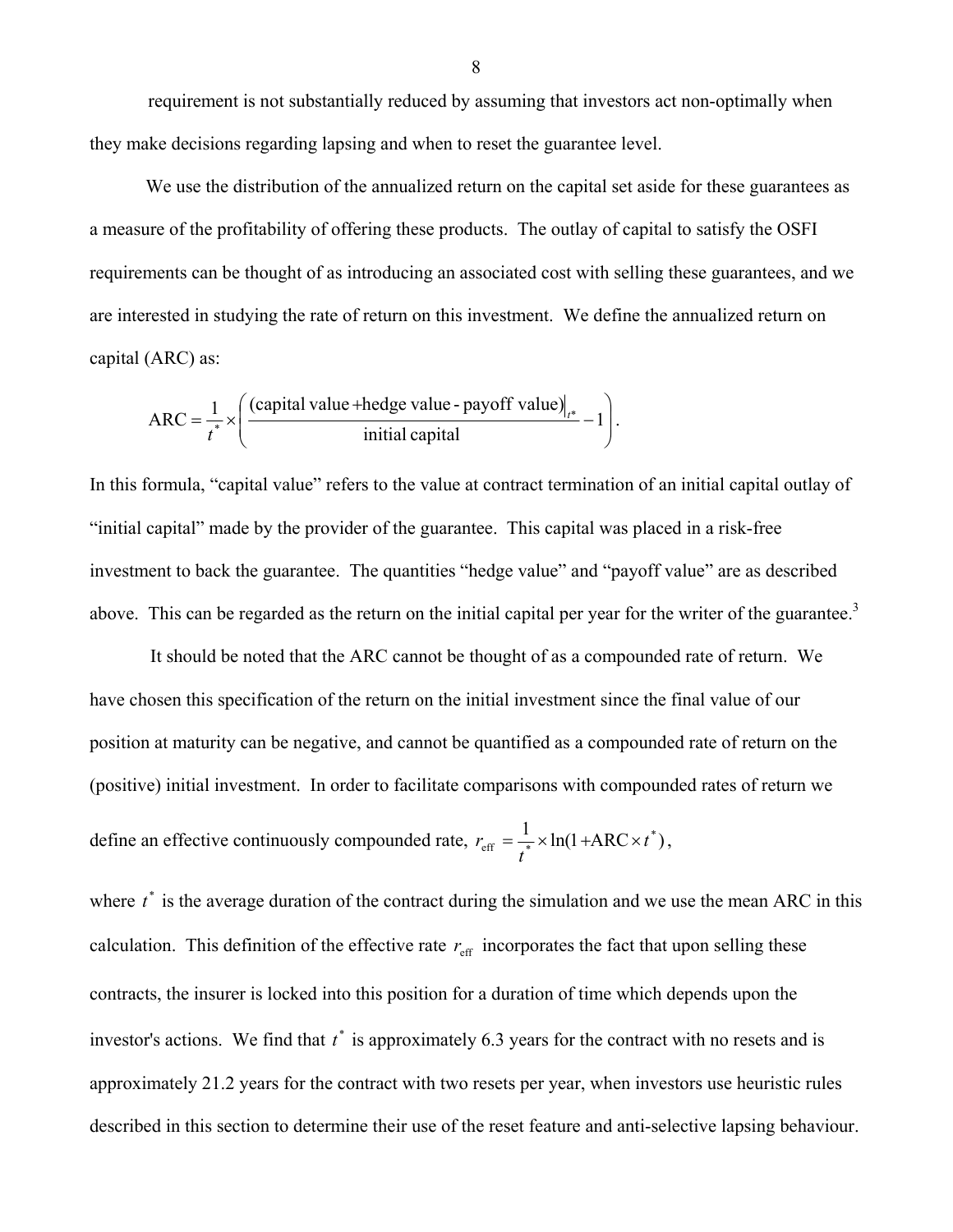When the investors act optimally, the average duration of the contracts become 6.4 years and 17.9 years respectively.

#### *Table 2 here*

 The results in Table 2 indicate that when no hedging strategy is in place and investors act nonoptimally, the expected effective return on a 95 percent CTE capital requirement is approximately 9.6 percent for the guarantee that offers no resets, and is about 8.5 percent for the guarantee which offers two resets per annum. Many segregated funds are currently offered with substantially lower proportional fees. Of course, with a lower proportional fee charged to cover the cost of providing the guarantee, the return on capital will be reduced. Note that in Table 2, when no hedging strategy is implemented, investor non-optimality does not significantly increase the rate of return on the insurer's initial capital investment. Below we show that when a dynamic hedging strategy is in place, investor non-optimality can result in a significant increase in the effective rate of return on capital.

 Although the expected return indicates that writing these contracts and leaving them unhedged can be profitable, the capital requirement may be prohibitive. For the numerical examples provided in this chapter, 8.65 percent of the underlying mutual fund is required for the contract with no resets, and 13.46 percent of the underlying mutual fund value is required for the contract with two resets per annum. As mentioned above, the OSFI capital requirements for these products can be reduced if appropriate hedging strategies have been put in place. Furthermore, in Figure 1(b) we see that there is a substantial amount of variability in the ARC, particularly for the contract that offers two resets per annum, with many outcomes generating losses. Next we investigate the statistical performance of various hedging strategies for segregated fund guarantees.

### **Hedging Risk Exposure for Segregated Fund Guarantees**

 The hedging strategies we investigate incorporate the strengths of both actuarial and modern financial theory approaches. An insurer offering a segregated fund guarantee is exposed to several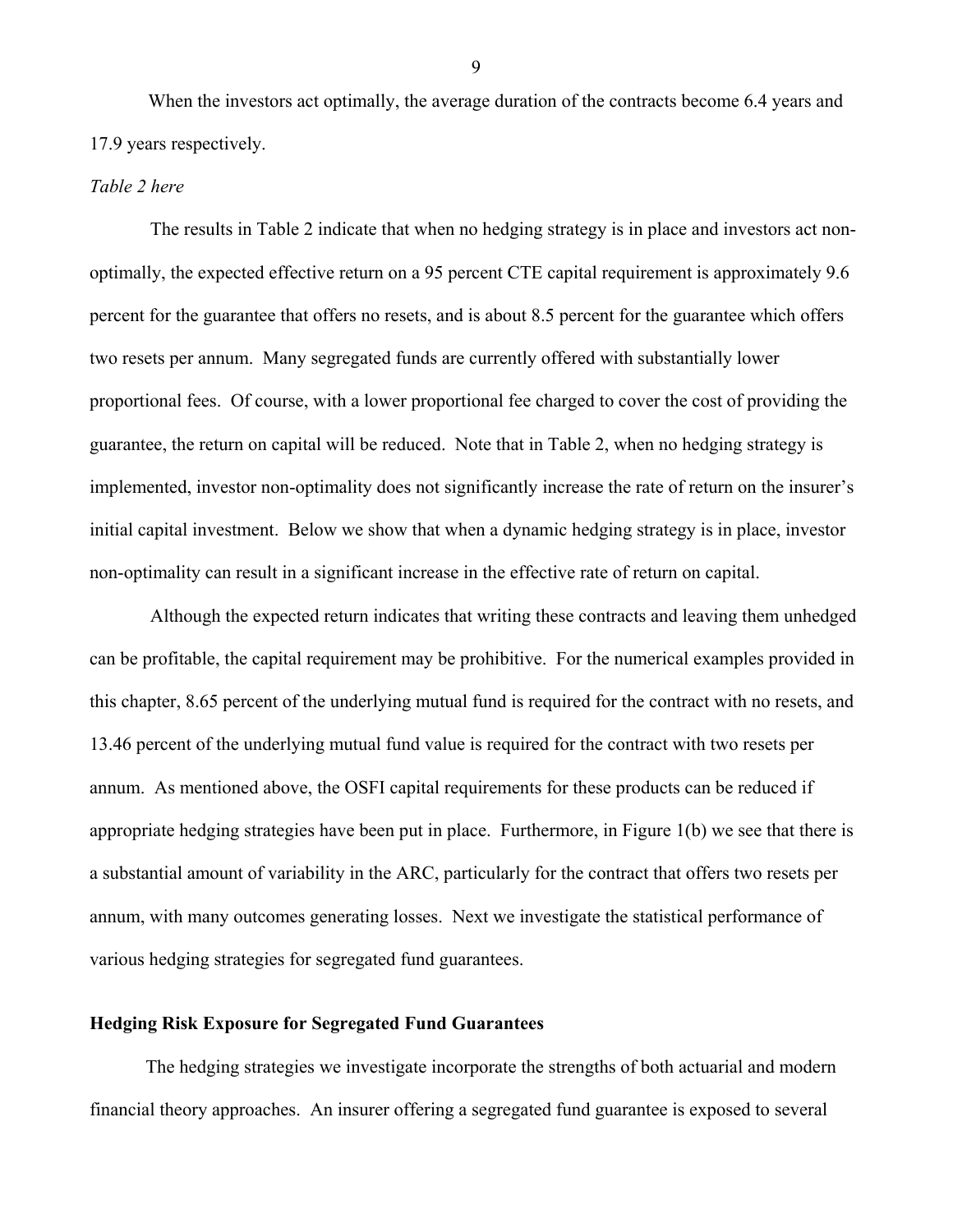sources of risk. For example, due to the mortality benefits offered by many of these contracts, the value of the contract will depend upon the demographic profile of the investor who is purchasing the contract (e.g. female, aged 50 years, non-smoker). If a large number of these contracts have been sold to investors from a similar demographic profile, we can assume that mortality risk is diversifiable. We can consider hedging an aggregate contract from which a fraction of the investors die during each year at a rate specified by a standard mortality table.

 Another source of uncertainty that may be considered to be diversifiable is deterministic investor lapsing. Here we may be able to treat the fraction of the investors that withdraw their accounts (for non-optimal reasons) each year as a deterministic function.<sup>[4](#page-35-3)</sup> The insurer is also exposed to risk due to the uncertain movements of the underlying mutual fund since the guarantee will only have positive value to the investor if the fund is below the guarantee level at maturity. It is well known that market risk exposure is not readily diversifiable. In this case, techniques from modern financial theory can be applied (Hull 2000; Wilmott 1998).

Let  $V(S, K, U, T, t)$  be the value of the segregated fund guarantee which depends upon the value of the underlying mutual fund  $S$ , the current guarantee level  $K$ , the number of reset opportunities used this year  $U$ , the current maturity date  $T$ , and time  $t$ . In this work we consider simple dynamic hedging strategies which create delta-neutral positions for the insurer over brief time intervals. To create a delta-neutral position, the insurer will purchase

$$
\Delta = e^{(r_m + r_e)t} V_s
$$

index participation units in order to make the value of the hedged portfolio immune to small changes in the value of the underlying mutual fund over short intervals of time. The exponential factor, which makes this appear different from the typical delta hedge ratio seen in introductory finance texts, is due to the proportional management fees which are deducted from the underlying mutual fund, while it is assumed that no fees are paid on the index participation units.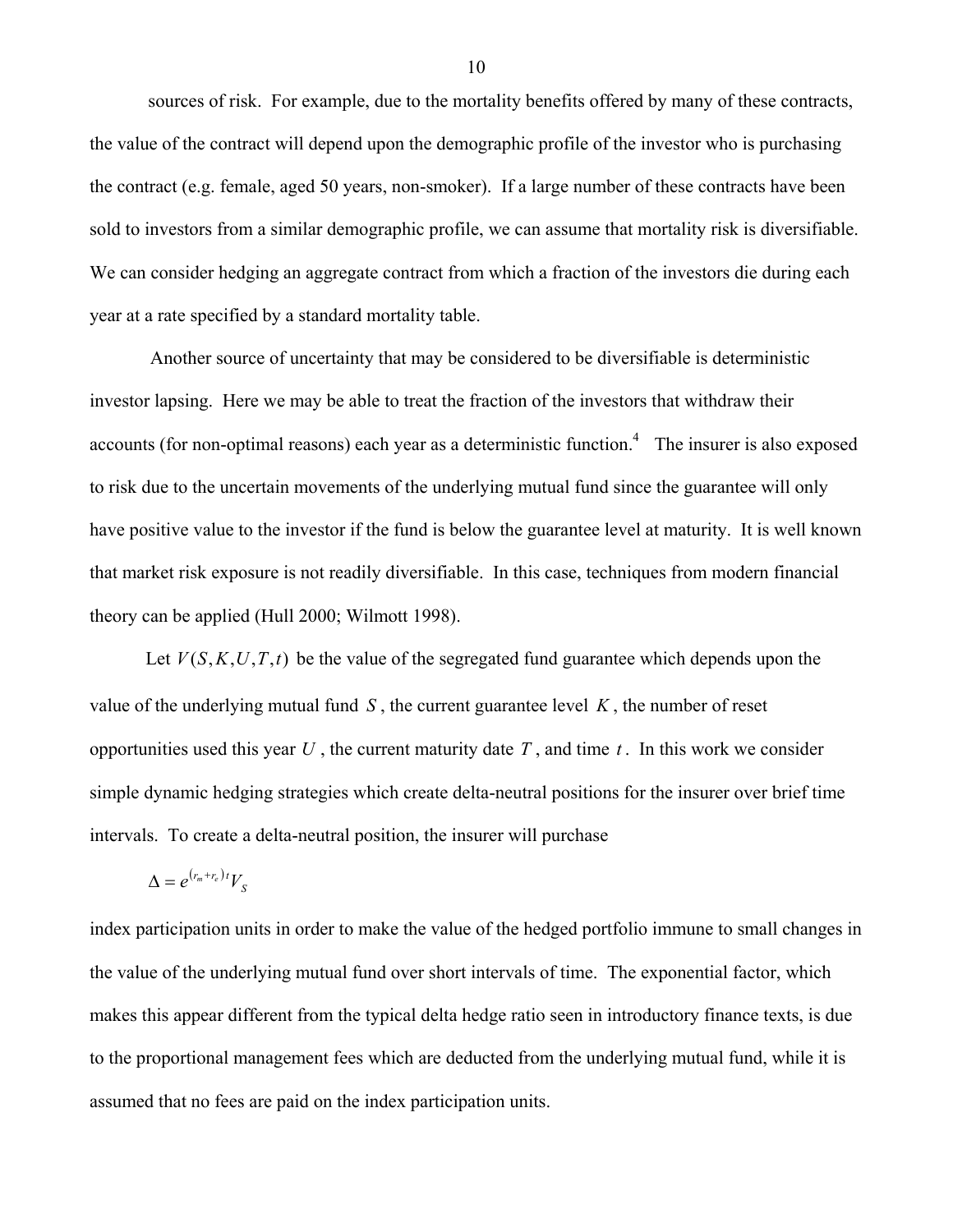If it is not optimal to utilize the reset feature or lapse, then the value *V* satisfies the partial differential equation:

$$
V_t + (r - r_m - r_e)SV_S + \frac{1}{2}\sigma^2 S^2 V_{SS} - rV - R(t)r_e S + M(t) \max(K - S, 0) = 0,
$$

where  $R(t)$  denotes the number of investors remaining in the contract (who have not perished or lapsed) at time  $t$  and  $M(t)$  is the mortality rate at time  $t$ . This equation is very similar to the classical Black-Scholes equation from option pricing theory, but it contains two additional terms. The final two terms of this equation represent the rate of incoming proportional fees collected from investors remaining in the contract at time  $t$ , and the rate of payments made to deceased investors at time  $t$ , respectively. Also, the drift coefficient (in front of the  $V_s$  term) is slightly different from that in the classical Black-Scholes model. This is because we have assumed that hedging is performed with a perfectly correlated asset that does not have management fees deducted. Recall that we are imagining hedging a guarantee on an index tracking mutual fund by trading index participation units. Below, we generalize these techniques to allow for hedging with an imperfectly correlated asset.

If we let  $U_{\text{max}}$  denote the maximum number of resets permitted per annum by the segregated fund contract, then if  $U < U_{\text{max}}$  there are reset opportunities remaining and the guarantee value must satisfy the constraint:

$$
V(S, K, U, T, t) \ge V(S, S, U + 1, t + T_{ext}, t),
$$

where  $T_{\text{ext}}$  is the amount that maturity is extended by upon resetting the guarantee level. Effectively, this models the fact that the investors can receive a new guarantee with guarantee level  $K = S$  and maturity  $T = t + T_{ext}$ , and that one more reset opportunity has been used.

 It will be optimal for investors to lapse if the value of the guarantee, net of the proportional fees required to maintain the contract, is more negative than any deferred sales charges that must be paid upon terminating the contract. As a result, the writer cannot allow the value of the hedging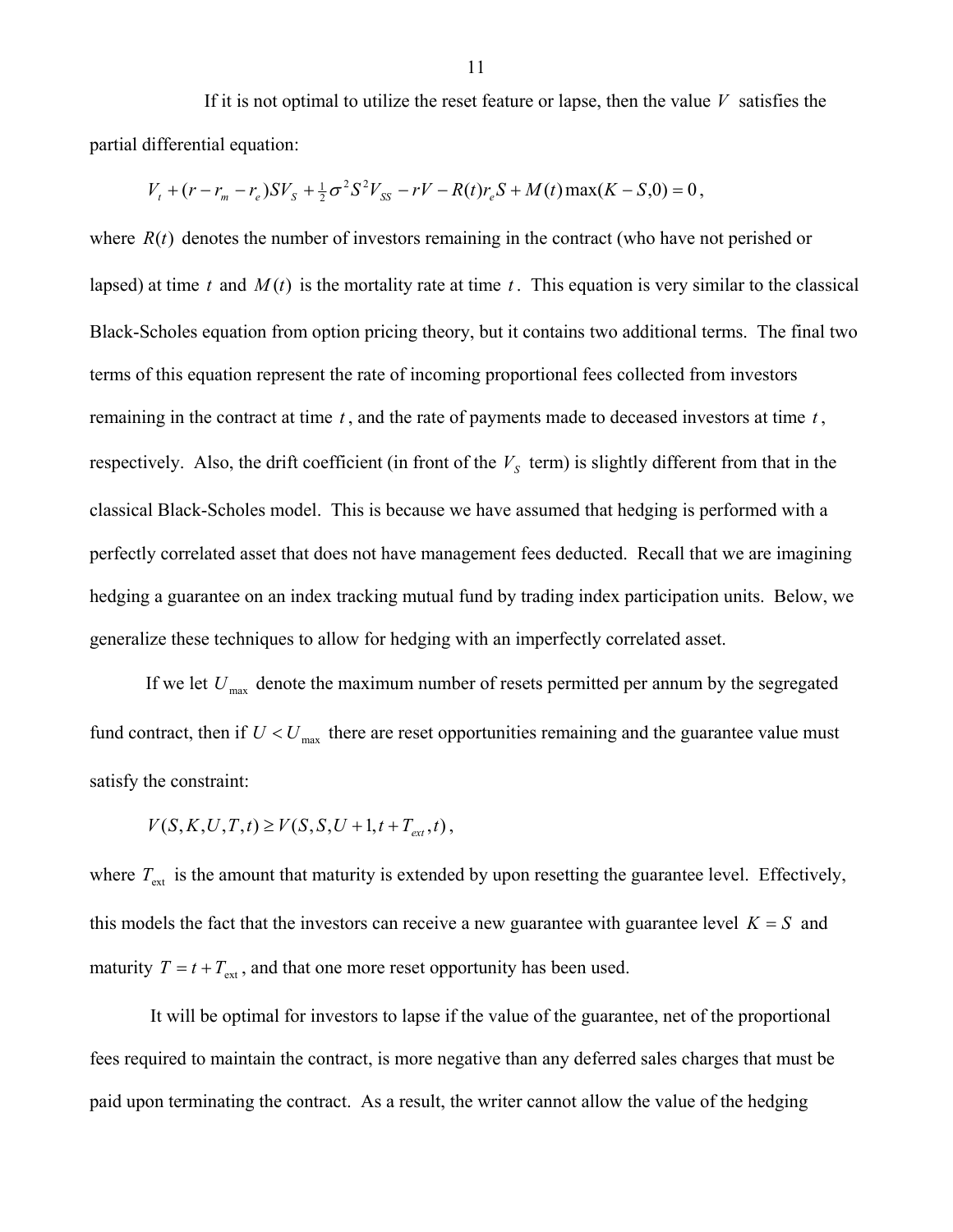position to become negative in anticipation of future incoming fees. We can model optimal investor lapsing by imposing the additional constraint:

$$
V(S, K, U, T, t) \ge 0.
$$

Finally, at maturity, the value of the contract is:

$$
V(S, K, U, T, T) = R(T) \max(K - S, 0),
$$

which states that only investors remaining in the contract at maturity receive the final guarantee payoff.

 Typically, the investor is not charged an initial premium or front end load to enter into these contracts. As a result, their fair value is determined by the expense ratio,  $r_e$ , that makes the value of the contract initially zero. The fair proportional fee rate for various contracts and various models for the underlying fund is described in Windcliff et al. (2002). Here, we assume that the expense ratios are fixed at the levels given in Table 1 and our focus is to investigate the ability to hedge the risk exposure due to price movements by the underlying security. Other sources of risk, such as interest rate risk and implied volatility risk, basis risk, liquidity risk, etc., will affect the value and hedging of these contracts. The new actuarial reserving guidelines and OSFI's new capital standards require insurers to explicitly provide for these risks if they intend to take credit for hedging strategies.<sup>[5](#page-35-4)</sup>

## **Statistical Results for Dynamically Hedged Positions**

An insurer may wish to implement a hedging strategy for several reasons. First, by implementing such a strategy, the downside risk associated with writing these contracts may be reduced. Second, if the insurer implements a hedging strategy, the OSFI capital requirement can be reduced by up to a maximum of 50 percent of the reduction in the 95 percent CTE indicated by the proposed strategy. For the numerical results provided in this paper the required capital for a dynamically hedged position is given by:

Required OSFI Capital =  $\text{CTE}_{\text{hedge}} + \frac{1}{2} (\text{CTE}_{\text{no hedge}} - \text{CTE}_{\text{hedge}})$ ,

where the conditional tail expectations are taken with a 95 percent confidence level. This current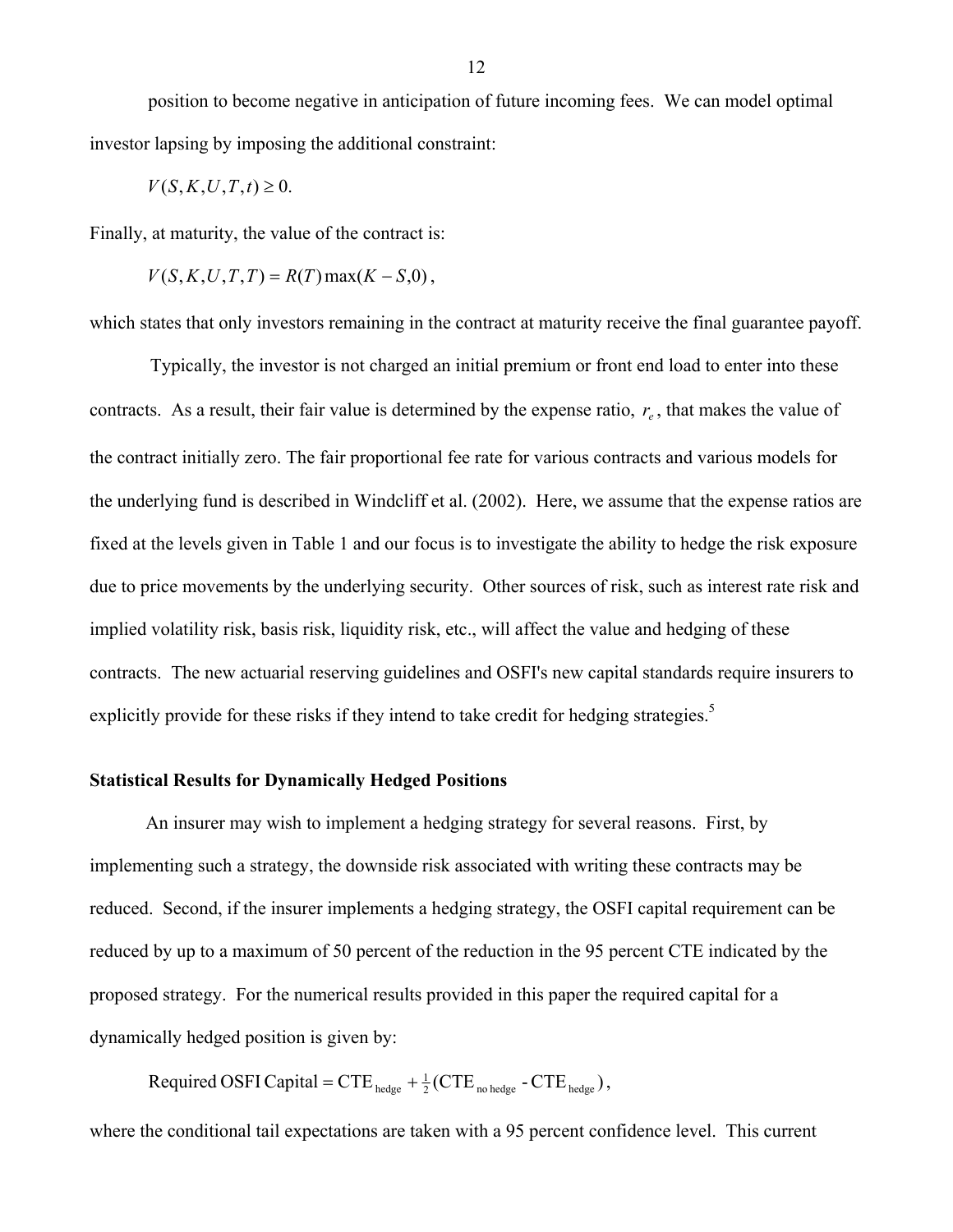capital requirement policy is conservative and does not offer a full credit for insurers that dynamically hedge their positions. We will also study the effect of variations in this capital requirement policy that allow for a full reduction when hedging is implemented.

 Table 3 provides numerical results from implementing a delta-neutral hedging strategy which is re-balanced 50 times per year (i.e. approximately on a weekly basis). Comparing these results with those for unhedged positions contained in Table 2, we see that the 95 percent CTE is reduced dramatically due to the hedging strategy, resulting in much smaller capital requirements. Of course, this reduction in downside also comes with lower expected profits from the contract, but since less capital is required when a hedging strategy is implemented, the rate of return on the initial capital outlay is only moderately affected. For the contract with no resets, the rate of return on the initial reserve is approximately 7.6 percent, whereas for the contract with two resets per annum the return is between 6.3 percent and 6.9 percent, depending upon the degree of optimality displayed by investors in their use of the reset feature.

### *Table 3 here*

 It should be noted that when this dynamic hedging strategy is implemented, non-optimal investor behaviour could lead to additional profits by the insurer, which was not the case when no hedging strategy was implemented. This indicates that the insurer is not penalized for hedging the worst case situation, which assumes that the investor acts optimally, and additional profits accrue as non-optimal decisions occur. Although it may be safe to assume that the majority of investors will act sub-optimally presently, it would be dangerous to build this assumption into the long term pricing and hedging of these products.

The effective rate of return on the initial capital outlay by the insurer is quite low due to the fact that the capital requirement is only reduced by a maximum of 50 percent of that indicated by the proposed hedging strategy. The guidance note issued by OSFI (2001) specifying this maximum capital offset due to hedging states that "as the industry and OSFI gain confidence in implementing such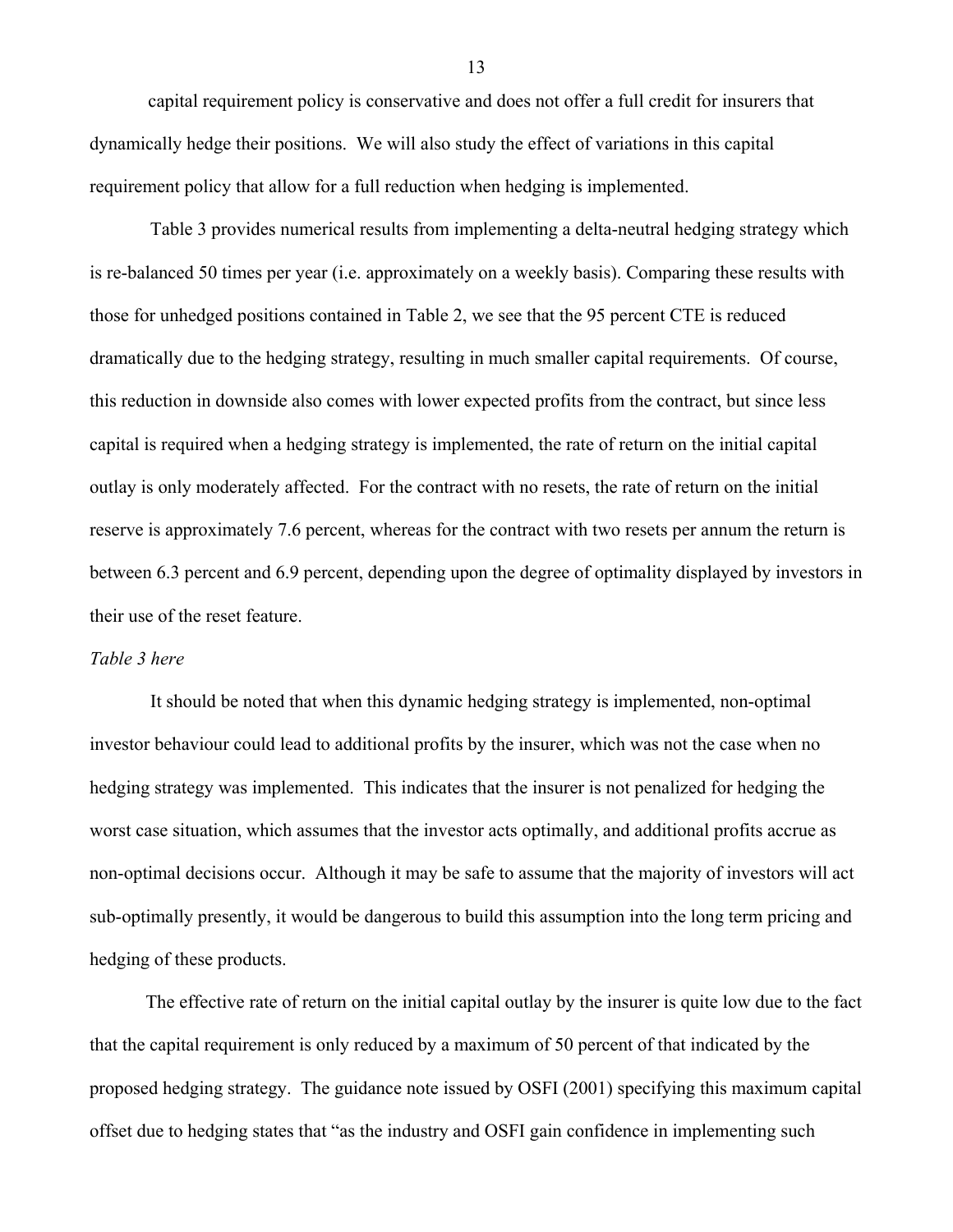strategies, this limitation will be reviewed." In Table 3 we also provide numerical results in the cases when the capital requirement can be reduced by up to a maximum of 75 percent and 100 percent of the reduction in the 95 percent CTE indicated by the proposed hedging strategy. When it is profitable to offer these contracts, as in the case when investors act sub-optimally, the return on capital can improve quite dramatically when the capital requirements are reduced. As a result, this modified policy may entice more institutions offering these products to implement strategies in order to receive the hedging credit. The risk in allowing for a full capital requirement reduction is that the hedging strategy may prove to be less effective than the model indicates. Below we study the impact of basis risk on the effectiveness of simple dynamic hedging strategies. $6$ 

 Figure 2(a) assesses the relative strengths and weaknesses of the hedged position. This figure depicts the annualized return on capital for a standard OSFI capital requirement, which allows the initial capital outlay to be reduced by up to a maximum reduction of 50 percent as a result of the proposed hedging strategy. For the hedged position, the initial capital is \$7.22 per hundred dollars of underlying mutual fund, while for the unhedged position, the initial capital is \$13.40 per hundred dollars of underlying mutual fund. We see that for the hedged position the ARC is always positive (to the resolution of the figure). If the ARC is positive, this indicates that the payment made to the investor at the contract's maturity was fully covered by the hedging strategy and capital allocation. In other words, the provider was not required to infuse any additional capital to back the guarantee at the termination of the guarantee contract. On the other hand, the simulation of the unhedged position results in many outcomes where the ARC is negative. It should be noted that hedging, which reduces the downside risk associated with providing these guarantees, also reduces the upside potential. We see that the hedged position also has relatively fewer outcomes that generate large profits when compared with the simulations of the unhedged guarantee.

### *Figure 2 here*

Figure 2(b) compares the effects of optimal and heuristic investor behaviour for a hedged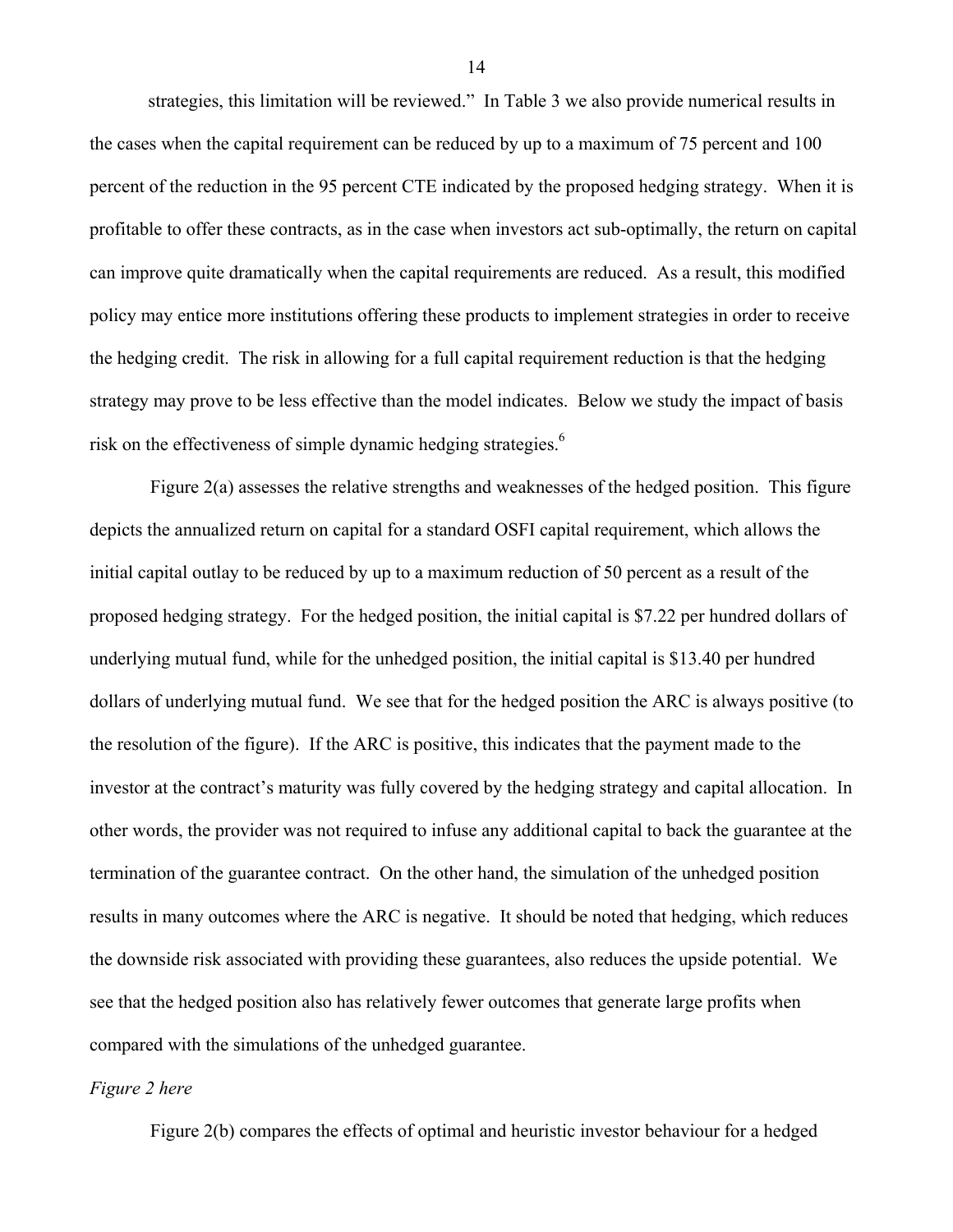position. We see that the profit for the writer increases when the investor does not act optimally. Notice that non-optimal investor behavior introduces a positive skew in the distribution and the downside risk is not dramatically affected by the heuristic investor behaviour.

#### **Hedging with a Correlated Asset**

Classical hedging strategies mitigate the insurer's downside risk by taking a short position in the underlying mutual fund. Since the underlying mutual fund is often under the management of the insurer providing the guarantee, taking short positions directly in the underlying asset is not always possible. We have mentioned above that a guaranteed investment can be viewed as holding the underlying asset and having a put option on that asset. Alternatively, the insurer can back this contract by setting aside a bond with a face value equal to the guarantee level, and dynamically hedging a variation of a call option position. The advantages of this formulation are that the insurer can easily take long positions in the underlying mutual fund and downside risk has been completely hedged. On the other hand, now the insurer is exposed to a considerable amount of upside risk if the replication of the call option is not effective.

If the mutual fund is tracking an actively traded index, then one can use index participation units to accurately hedge risk exposure. The numerical results provided thus far in this paper have assumed this. Yet, it is often the case that the mutual fund is not constructed to closely track an index, and hedging must be performed using a basket of securities that closely replicate the performance of the fund. In general, the price movements of this basket will not be perfectly correlated with the underlying fund. Another possible motivation for studying hedging with a partially correlated asset is illiquidity in the underlying asset (Sircar and Papanicolaou 1998). In this situation, the positions taken by the hedging strategy can affect the price of the underlying asset. Sufficient illiquidity may make hedging with a correlated liquid asset the preferred choice. With the exception of a brief note on minimum variance cross hedging strategies (Seppi 1999), very little research has apparently been done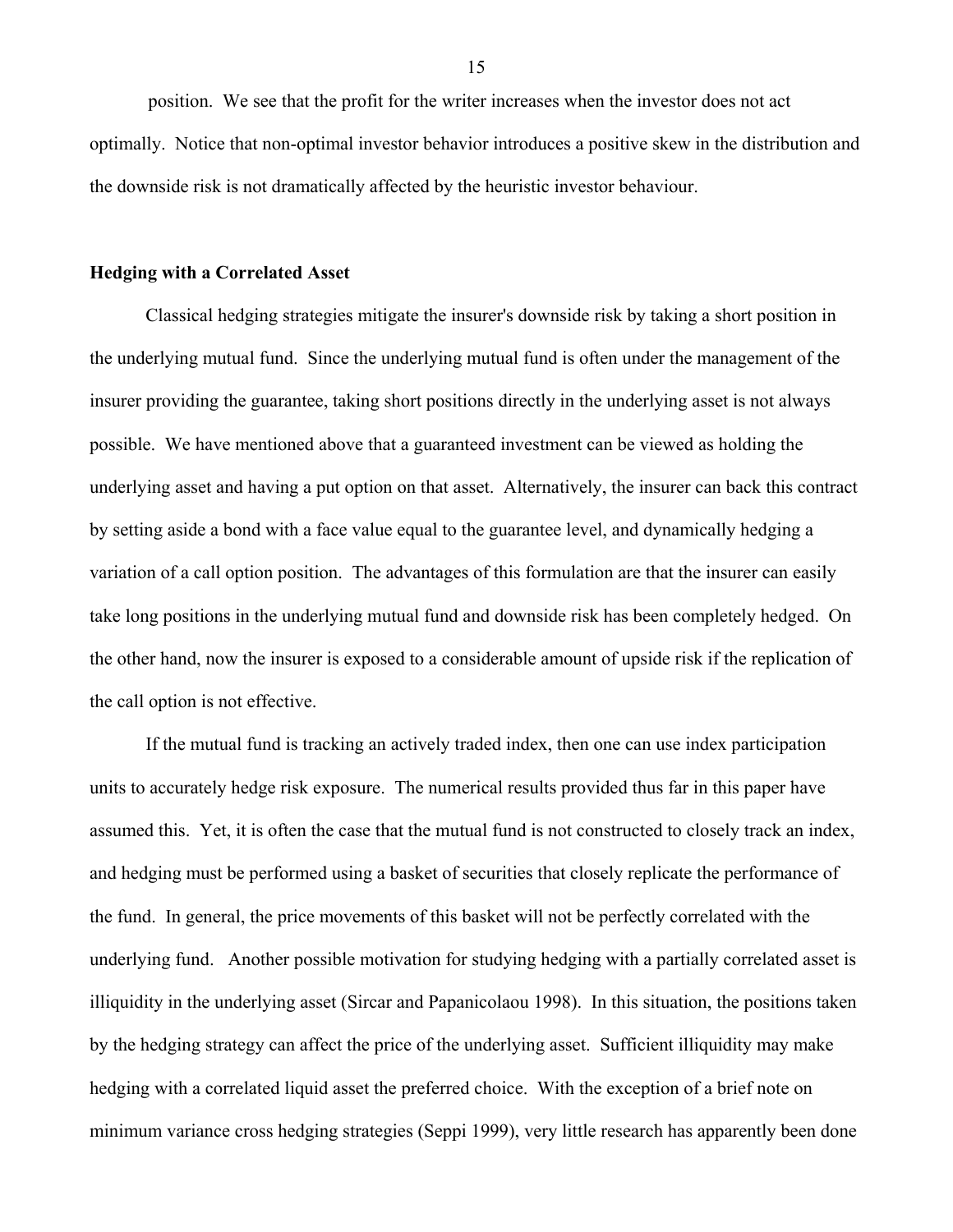in the mathematical modeling of hedging strategies utilizing a partially correlated asset.<sup>[7](#page-35-6)</sup>

 In the Appendix, we extend the Black-Scholes framework to allow for the pricing and hedging of option contracts when it is not possible to establish a hedging strategy which trades directly in the underlying asset. The basic idea is that, given an asset that has price increments which are correlated with the underlying (with correlation coefficient  $\rho$ ), we determine a hedging strategy using this secondary asset. The position held in the secondary hedging asset is chosen to minimize the variance of the partially hedged position. The option pricing model in the Appendix includes, as special cases, the Black-Scholes model, as well as discounted cash flow valuation models which use the actual drift rate and a risk-adjusted discounting rate.

**Numerical Experiments.** Table 4 provides estimates for the risk-adjusted discounting rate  $r^*$ for these contracts. In this work, we cannot estimate  $r^*$  using market prices, since these exotic longterm options are not traded on exchanges. Instead, we estimate  $r^*$  by determining the discounting rate so that the present expected value of these contracts (using the real drift rate for the underlying security) is initially zero. In other words, we determine an upper bound on the discounting rate that the customer must implicitly be using to warrant entering into these contracts.

## *Table 4 here*

Since the drift rate of the underlying asset is greater than the risk-free rate, taking into account the fees required to maintain the guarantee, on average the holder of a long position in the guarantee will encounter a loss. The results shown in Table 4 are consistent with the findings in Coval and Shumway (2001) where, using market prices for exchange traded options, the authors find that put options have returns that are both statistically and economically negative. In our case, this refers to the rate of return on the proportional fees paid by the customer to maintain the segregated fund guarantee.

Again referring to Table 4, we see that the deferred sales charge has a dramatic impact on the expected rate of return for a contract with no reset features but has very little impact for the contract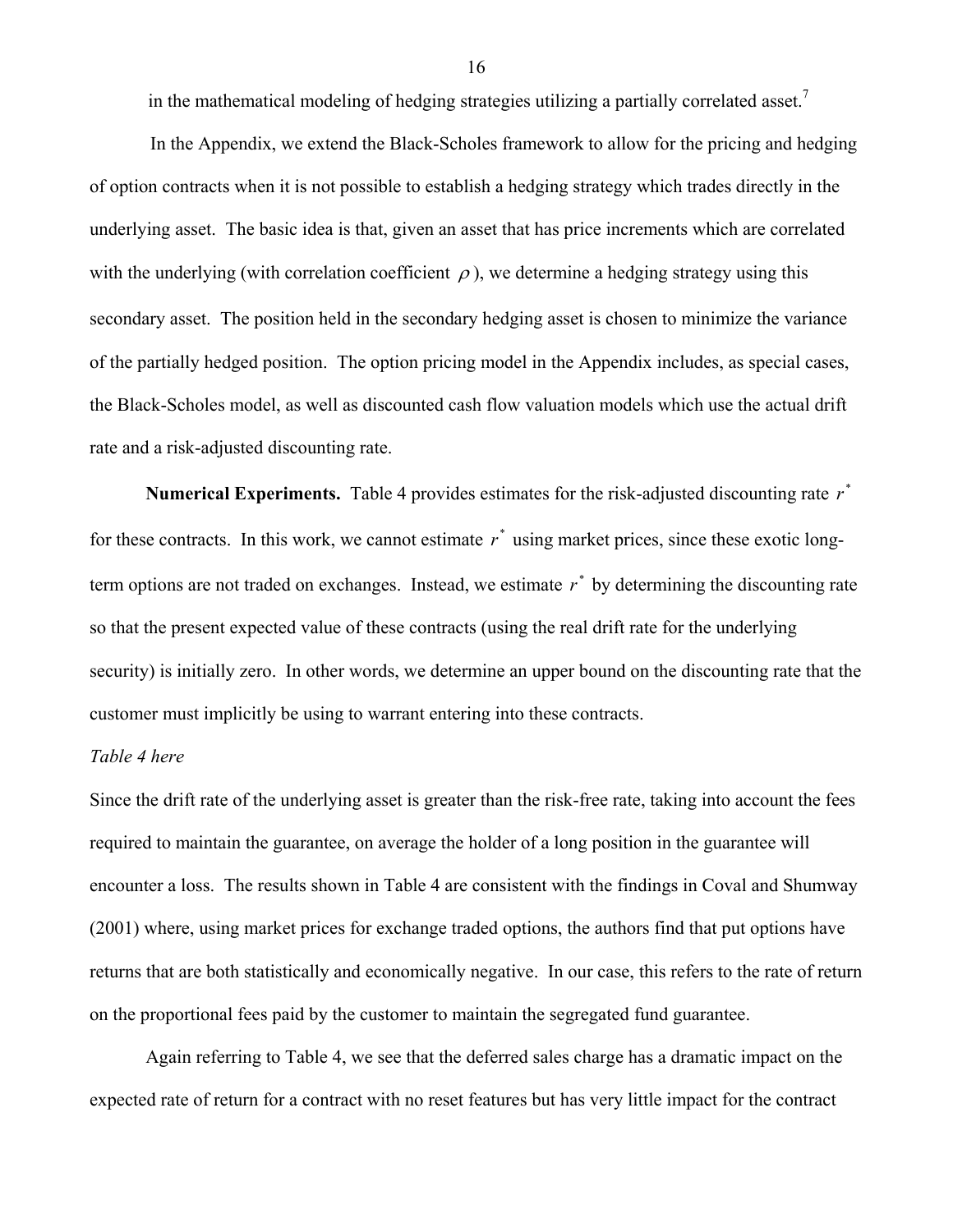with two resets per annum. If there are no reset opportunities, the investor should optimally lapse out of the contract if the guarantee becomes out-of-the-money, thereby avoiding the remaining fees required to maintain the guarantee. On the other hand, if the contract offers the customer the ability to reset the guarantee level, then anti-selective lapsing does not play as large a role. This indicates that the reset feature may be an effective way for financial institutions to retain customers in these accounts in a rising market.

Table 5 provides results for a partially hedged position when  $\rho$ , the correlation between the underlying mutual fund and the hedging assets varies between 0 and 1. When  $\rho = 0$ , the hedging asset and underlying asset are uncorrelated and we are unable to hedge using this asset. In this case, the outcome is identical to that of the unhedged position described in Table 2. When  $\rho = 1$ , the hedging asset and underlying asset are perfectly correlated and there is no basis risk. In this case, the results are identical to the hedged positions described in Table 3. When the assets are partially correlated the performance of the hedging strategy degrades rapidly. When  $\rho = 0.9$ , the 95 percent CTE when hedging with the partially correlated asset is \$9.27 compared with \$13.46 for the unhedged position. Consequently, the reduction in the required capital may not be sufficient to warrant attempting to hedge these contracts when basis risk is present. In fact, the 95 percent CTE is even worse when  $\rho = 0.75$ , increasing from \$13.46 for the unhedged position to \$18.99 for the position which hedges using the imperfectly correlated asset. This indicates that when hedging with a partially correlated asset, the correlation must be very high. Otherwise, the hedging strategy may, in fact, increase the risk associated with providing these contracts.

### *Table 5 here*

The re-balancing interval does not significantly affect the performance of the dynamic hedging strategy when using a non-perfectly correlated asset. In Table 5 we see that with a correlation of  $\rho = 0.9$ , adjusting the hedging position 50 times per year only marginally reduces the 95 percent CTE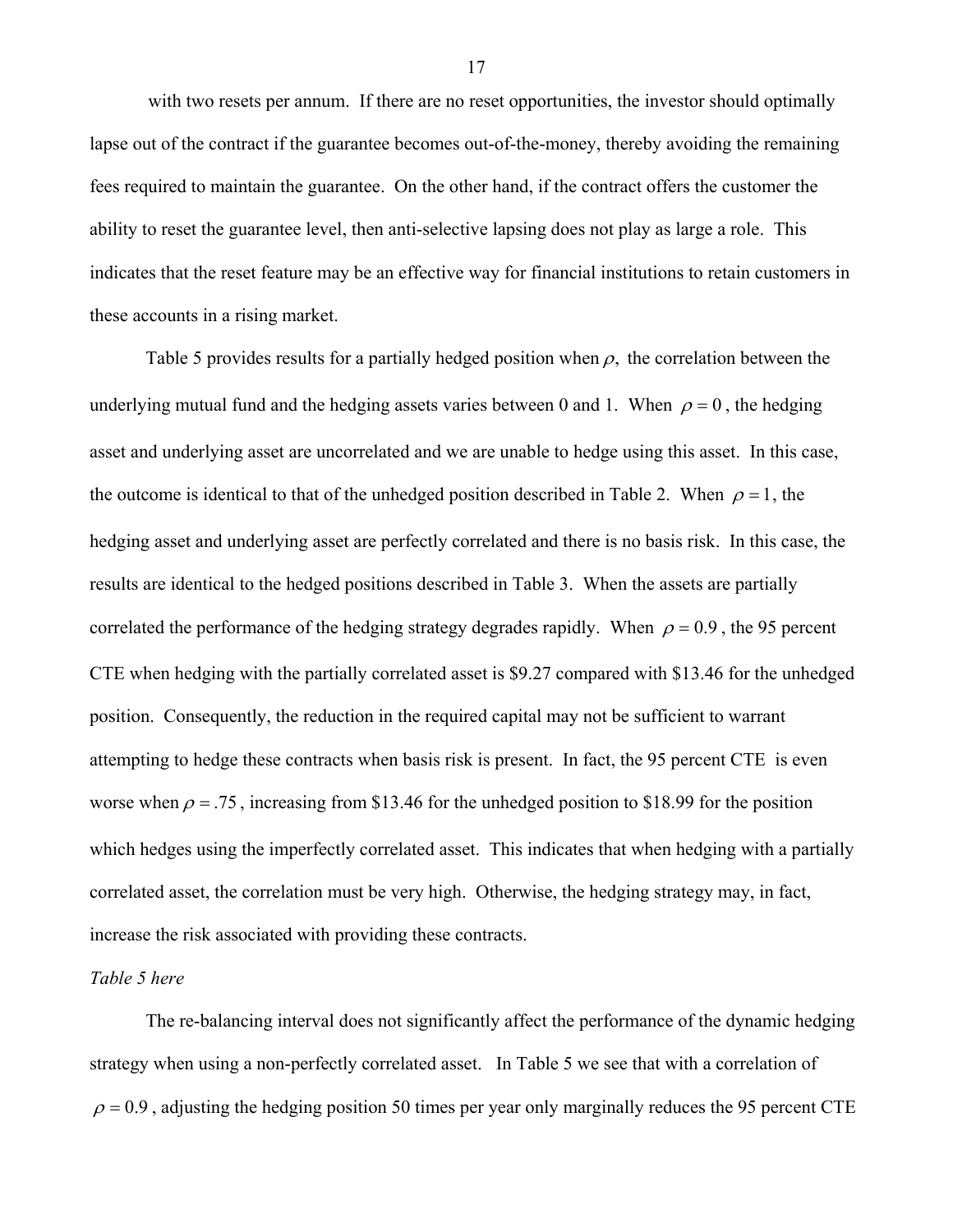when compared with hedging 10 times per year, from \$9.60 to \$9.27 per hundred dollars of underlying mutual fund. This is because the majority of the risk is due to basis risk between the underlying and hedging instruments. In the absence of basis risk, it is possible to dramatically improve the performance of the classical Black-Scholes delta-neutral hedging strategy by matching the option's curvature using a gamma hedge. Gamma-neutral hedging strategies reduce the risk exposure to large asset price movements by trading in other option contracts written on the same underlying asset. As noted above, the majority of the risk is due to basis risk and consequently we expect that gammaneutral strategies would do little to improve the performance when hedging with an imperfectly correlated asset.

 Figure 3 plots the profit and loss distributions and distributions of return on capital when hedging with assets which have various degrees of correlation with the underlying mutual fund. We see that even for quite a high correlation of  $\rho = 0.9$ , the distributions are very broad and much of the downside risk is not effectively reduced. Interestingly, when using a hedging asset with  $\rho = 0.75$ , the lower tail of the profit and loss distribution shown in Figure 3(a) is actually thicker than the unhedged case (corresponding to  $\rho = 0$ ).

## *Figure 3 here*

It must be noted that many segregated fund guarantees are offered on mutual funds that are actively managed. In this case, it may be quite difficult to determine a basket of securities that has a very high degree of correlation with the underlying mutual fund. The hedging strategy described in this section is in some sense an optimal one, in that the position in the hedging asset,  $\Delta_h$ , is chosen to minimize the variability. As a result, we contend that the management of basis risk is of extreme importance when hedging with a partially correlated asset and should be approached with care.

#### **Conclusion**

Recent market volatility has spurred interest in attaching guarantees to pension investments. In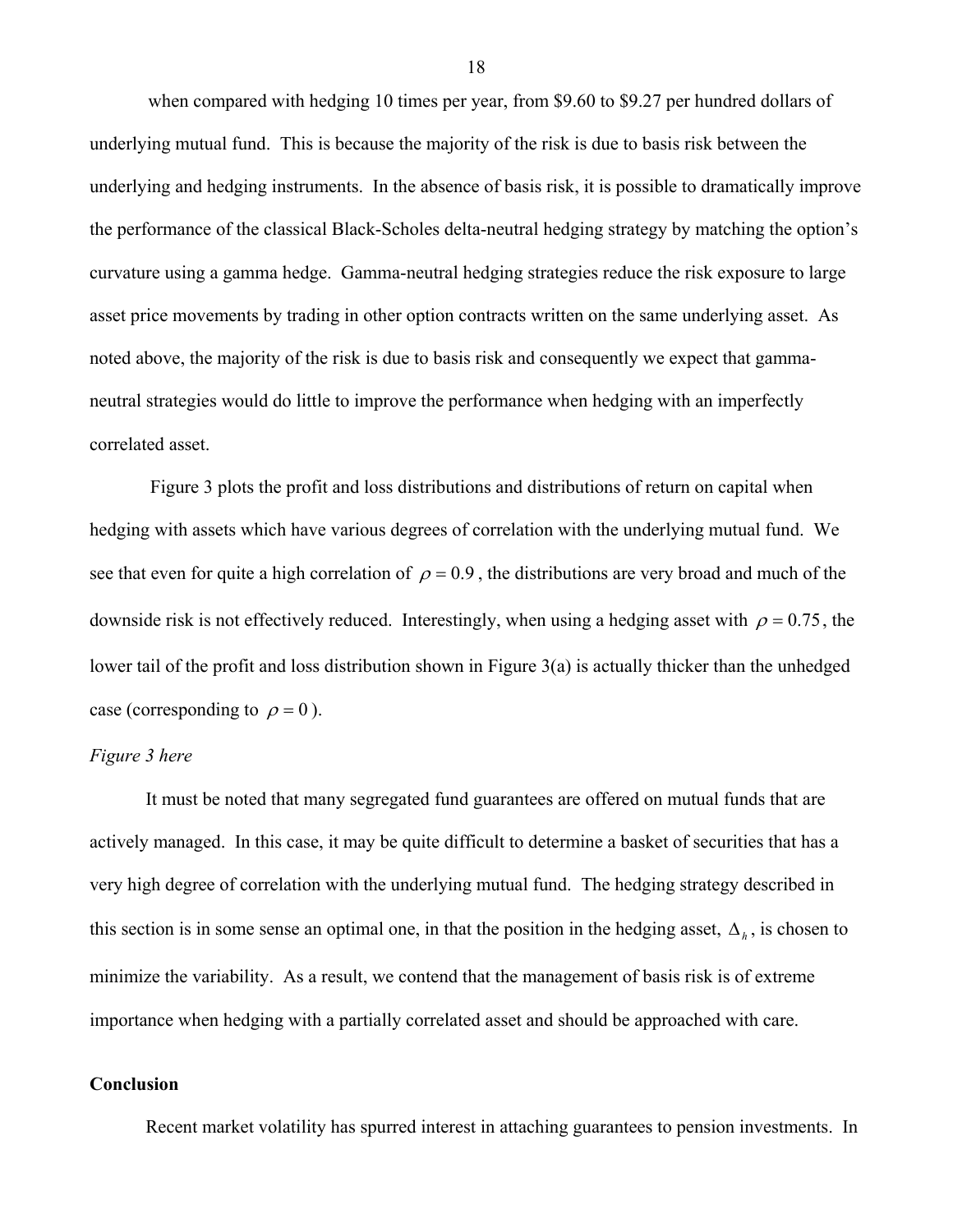this chapter, we look at maturity guarantees currently offered on mutual funds in Canada. The guarantees embedded in these products are often much more complex than a simple maturity guarantee that insures the initial investment. In addition to offering mortality benefits, these contracts typically allow the investors to lock in market gains by resetting the guarantee level to the current value of the account. Even if such provisions are not explicitly offered, investors can synthetically create reset opportunities by lapsing and re-entering the contract. Hence, institutions offering even simple maturity guarantees must carefully consider the effects of anti-selective investor lapsing when they are quantifying their risk exposure.

A guarantee is only valuable to the consumer if the financial institution offering the product is able to back the guarantee in the event of a market downturn. In order to ensure solvency, regulatory agencies require that institutions offering these products set aside capital in a risk-free, liquid investment. This introduces an associated cost with providing these guarantees. These capital requirements can be quite onerous, but they can be reduced if a suitable hedging strategy is implemented.

 The decision of whether or not to actively hedge guarantees offered on mutual fund investments is a management issue. In essence, hedging can be thought of as constructing insurance in the market for the provider, and our techniques can assist in determining if hedging is appropriate. In particular, we focus on two main questions: how effective is the hedging strategy at removing downside risk, and what is the return on the regulatory capital investment? We found that even a simple delta-neutral hedging strategy was very effective at reducing the downside risk if it was possible to set up a hedging position using the underlying mutual fund, or a perfectly correlated asset (such as hedging an index tracking mutual fund using index participation units). However, in many cases it is not possible to use the underlying mutual fund itself when constructing the hedging portfolio. When hedging with an asset which is not perfectly correlated with the underlying, the majority of the residual risk is due to basis risk between the hedging and underlying instruments. As a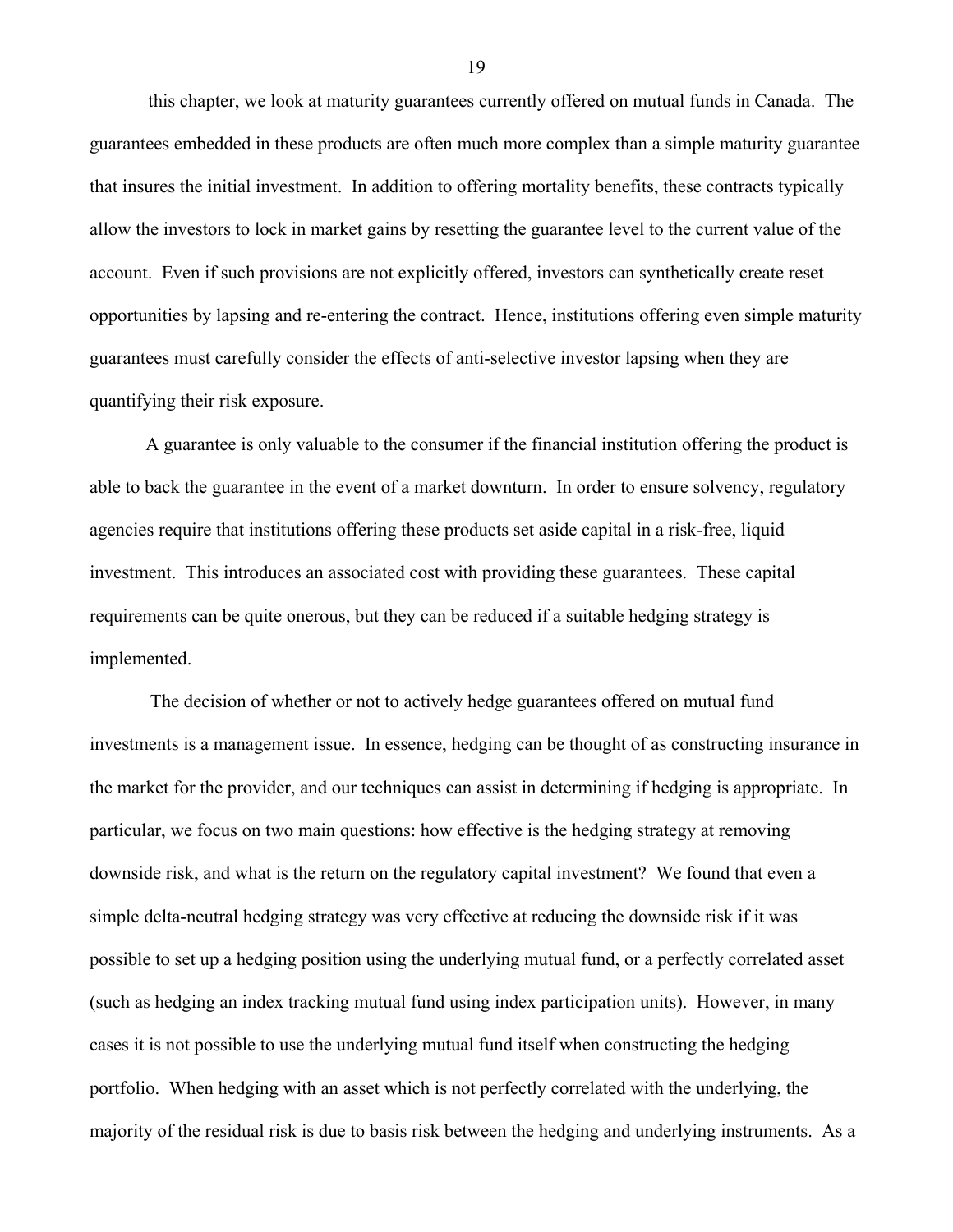result, very frequent re-balancing and more complex gamma-neutral strategies may not be effective at further reducing the variability of the partially hedged position.

The other main reason why an insurer would consider implementing a hedging strategy is to reduce the regulatory capital requirements for these contracts. Our results indicate that some of the risks involved with offering these contracts, and hence the capital requirements, can be reduced dramatically using simple dynamic hedging strategies. Current regulatory policy in Canada has taken a conservative position and by implementing a hedging strategy, the provider is allowed a maximum 50 percent reduction in the required capital. In this case, the return on the initial capital investment made by the insurer decreases when hedging is implemented. As a result, many institutions offering these products back these guarantees with capital reserves and do not actively hedge their risk exposures to these contracts. There are indications that a full credit for hedging may be granted in the future. In this case, hedging can dramatically reduce the required capital, thereby increasing the return on this initial capital outlay, so more institutions may be inclined to take advantage of this credit.

This work was supported by the Natural Sciences and Engineering Research Council of Canada,the Social Sciences and Humanities Research Council of Canada, and RBC Financial Group. Opinions remain those of the authors.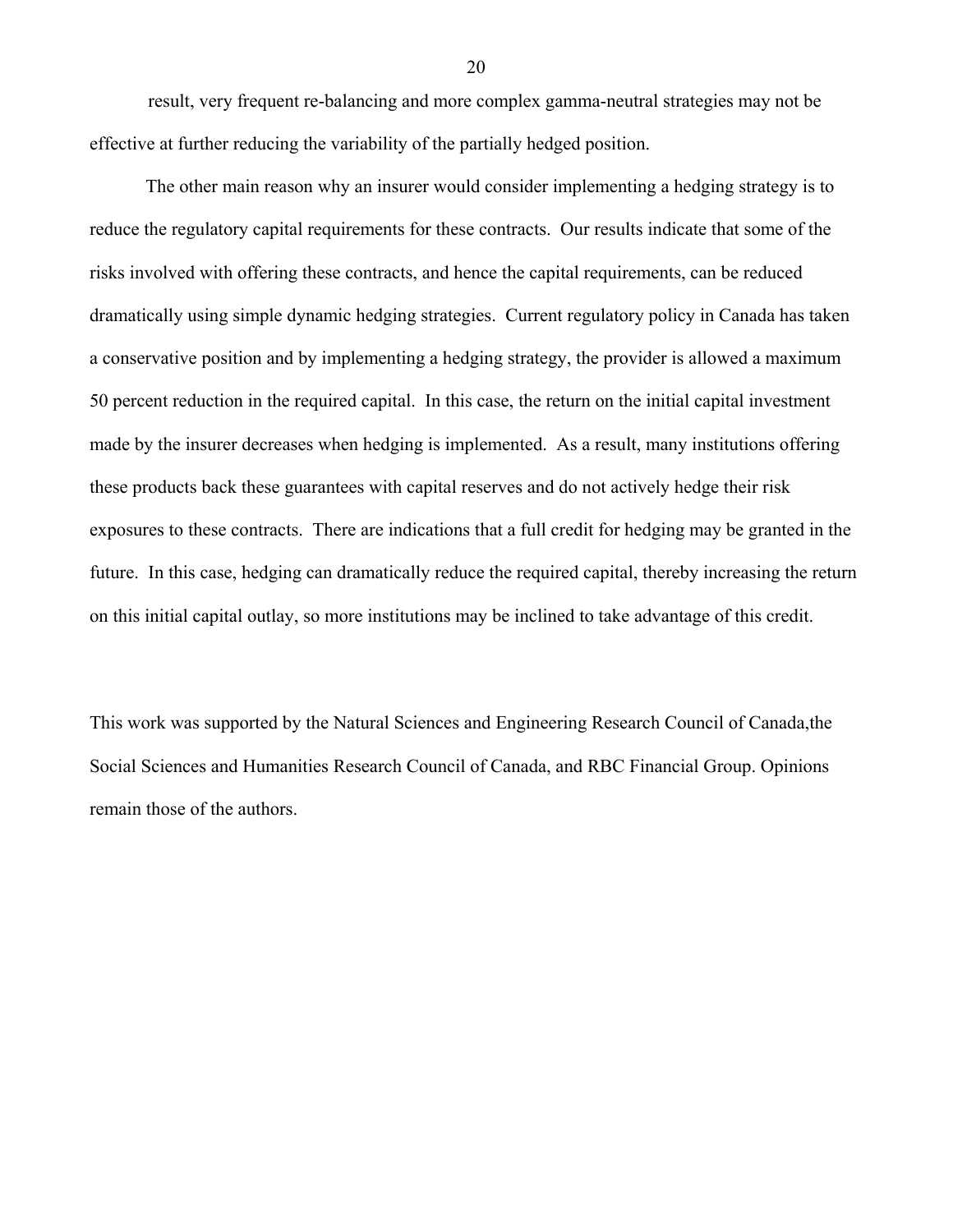### **Appendix A: Hedging with Basis Risk**

For expositional simplicity, we develop the model for hedging with a partially correlated asset in the context of a simple vanilla put option. In particular, we ignore exotic features associated with segregated fund guarantees such as mortality benefits, the deferred payment of these contracts through proportional fees, the reset feature, and lapsing. Yet, the numerical results provided in this chapter are based on a generalized model that incorporates these effects.

Consider an option written on the underlying asset with price given by  $S_u$ , which satisfies the stochastic differential equation:

$$
dS_u = \mu_u S_u dt + \sigma_u S_u dz_u.
$$

Here  $\mu_u$  is the drift rate and  $\sigma_u$  is the volatility of this asset and  $dz_u$  is an increment from a Wiener process.

If it is not possible to trade directly in the underlying asset  $S<sub>u</sub>$ , we can try to establish a hedge for this option by trading in another asset with price process  $S<sub>h</sub>$ , which satisfies

$$
dS_h = \mu_h S_h dt + \sigma_h S_h dz_h,
$$

where  $\mu_h$  is the drift rate and  $\sigma_h$  is the volatility of the asset  $S_h$ . The Wiener increment  $dz_h$  is correlated with the increment for  $S_u$  with  $\text{corr}(dz_u, dz_h) = \rho$ .

 Following standard techniques as described in (Wilmott 1998) we establish a portfolio that contains the option, whose value is given by  $V(S_u, t)$ , and a short position of  $\Delta_h$  shares of the second asset  $S_h$ ,

$$
\Pi = V(S_u, t) - \Delta_h S_h.
$$

Using Ito's Lemma we can estimate the change in value of this portfolio over small increments of time. The choice of  $\Delta_h$  which minimizes the variance of the returns on this portfolio is given by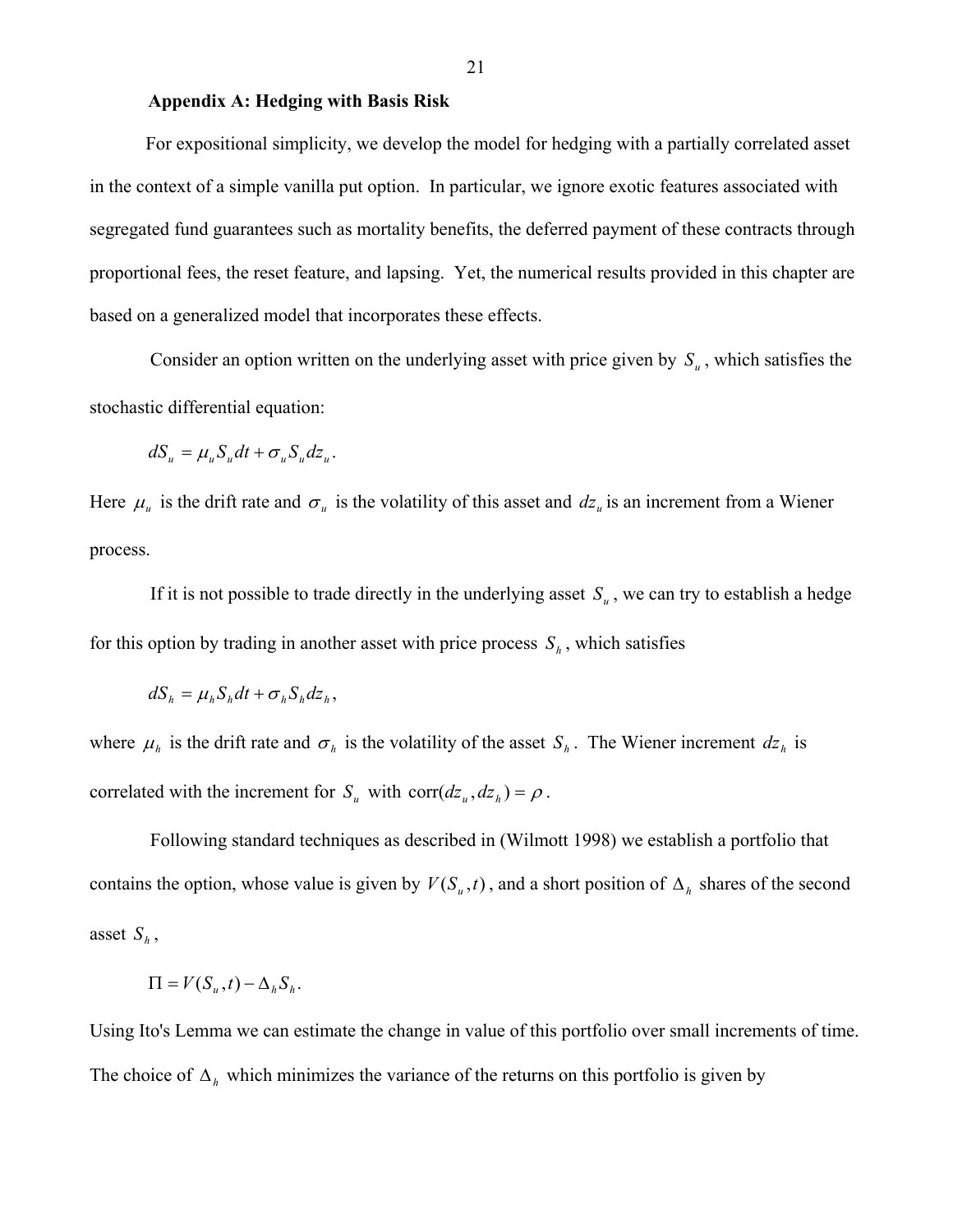$$
\Delta_h = \rho \frac{S_u}{S_h} \frac{\sigma_u}{\sigma_h} V_{S_u}.
$$

We may loosely think of this model as hedging as much of the risk exposure to underlying price movements in light of the basis risk introduced by hedging with a non-perfectly correlated asset.

If this partially hedged portfolio earns the rate of return  $\overline{r}$  (which we discuss below) then we find that the value of the option satisfies the partial differential equation:

$$
V_{t} + \left(\mu_{u} - \rho \frac{\sigma_{u}}{\sigma_{h}}\left(\mu_{h} - \overline{r}\right)\right) S_{u} V_{S_{u}} + \frac{1}{2} \sigma_{u}^{2} S_{u}^{2} V_{S_{u} S_{u}} - \overline{r} V = 0.
$$

In order to determine an appropriate specification for the discounting rate  $\overline{r}$  we consider this equation under several special circumstances.

- $\rho = \pm 1$ : In this case we are in a standard Black-Scholes setting and holding  $\Delta_h$  shares of the hedging asset eliminates all risk from the portfolio Π to leading order. In this case we should discount at the risk-free rate, *r* .
- $\rho = 0$ : If  $\rho = 0$  then  $\Delta_h = 0$  and the portfolio  $\Pi$  consists only of a long position in the option. In this case we should discount the portfolio  $\Pi$  by the expected rate of return on the option,  $r^*$ , which can be empirically estimated using market option prices and the real-world (P-measure) drift rate.

A simple way to model the discounting rate,  $\bar{r} = \bar{r}(\rho)$ , which is consistent with the cases described above is to specify

$$
\overline{r}(\rho) = (1 - |\rho|) r^* + |\rho| r,
$$

where  $r$  is the risk-free rate and  $r^*$  is the expected rate of return on the option. We remark that when  $\rho = 1$  we recover the Black-Scholes model and when  $\rho = 0$  we recover present expected valuation methods using the real drift rate of the underlying security and a risk-adjusted discounting factor.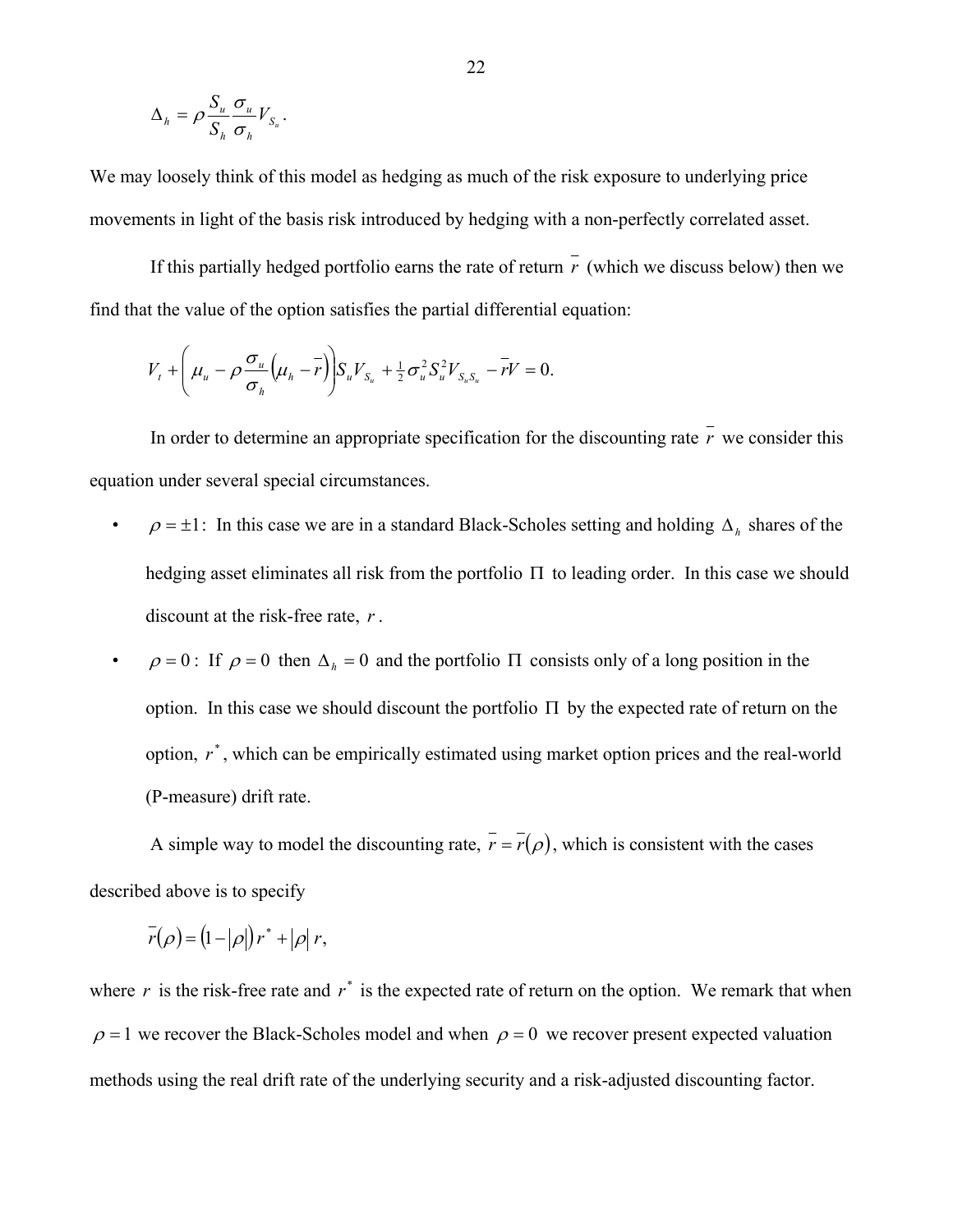| Feature                  | Description                                                             |  |  |  |
|--------------------------|-------------------------------------------------------------------------|--|--|--|
| Investor profile         | 50 year old Canadian female (from www.soa.org)                          |  |  |  |
| Deterministic lapse rate | 5% per annum                                                            |  |  |  |
| <b>Optimal Lapsing</b>   | Investors will lapse out of the contract if the value of the            |  |  |  |
|                          | guarantee becomes less than the value of the remaining fees             |  |  |  |
|                          | that will be deducted to maintain the guarantee.                        |  |  |  |
| Initial investment       | \$100                                                                   |  |  |  |
| Maturity term            | 10 years, with a maximum expiry on the investor's $80th$                |  |  |  |
|                          | birthday.                                                               |  |  |  |
| Resets                   | Contract 1: No resets.                                                  |  |  |  |
|                          | Contract 2: Two resets per year permitted until the investor's          |  |  |  |
|                          | $70th$ birthday. Upon reset, the guarantee level is set to the          |  |  |  |
|                          | value of the underlying mutual fund and the maturity is                 |  |  |  |
|                          | extended by 10 years from the reset date.                               |  |  |  |
| Mortality benefits       | Guarantee is paid out immediately upon the death of the                 |  |  |  |
|                          | investor.                                                               |  |  |  |
|                          |                                                                         |  |  |  |
| <b>MER</b>               | For both contracts, a proportional fee of $r_m = 1\%$ is allocated      |  |  |  |
|                          | to the manager of the underlying mutual fund. In addition, to           |  |  |  |
|                          | finance the guarantee portion of these contracts, additional            |  |  |  |
|                          | fees are deducted at the following rates.                               |  |  |  |
|                          | Contract 1: (no resets) $r_e = 50$ b.p. is allocated to finance the     |  |  |  |
|                          | guarantee for a total MER of 1.5%.                                      |  |  |  |
|                          | Contract 2: (two resets p.a.) $r_e = 90$ b.p. is allocated to           |  |  |  |
|                          | finance the guarantee for a total MER of 1.9%.                          |  |  |  |
| <b>DSC</b>               | A deferred sales charge is levied upon early redemption using           |  |  |  |
|                          | a sliding scale from $5\%$ in the first year to $0\%$ after five years. |  |  |  |
|                          | This fee is paid to the management of the underlying mutual             |  |  |  |
|                          | fund and none of it is allocated to the guarantee portion of the        |  |  |  |
|                          | contract.                                                               |  |  |  |
| Volatility               | $\sigma = 17.5\%$                                                       |  |  |  |
| Risk-free interest rate  | $r = 6\%$                                                               |  |  |  |
| Drift rate (before fees) | $\mu = 10\%$                                                            |  |  |  |

**Table 1. Specification of the guarantee contracts and market information used in the numerical experiments provided in this paper** 

Source: Authors' computations.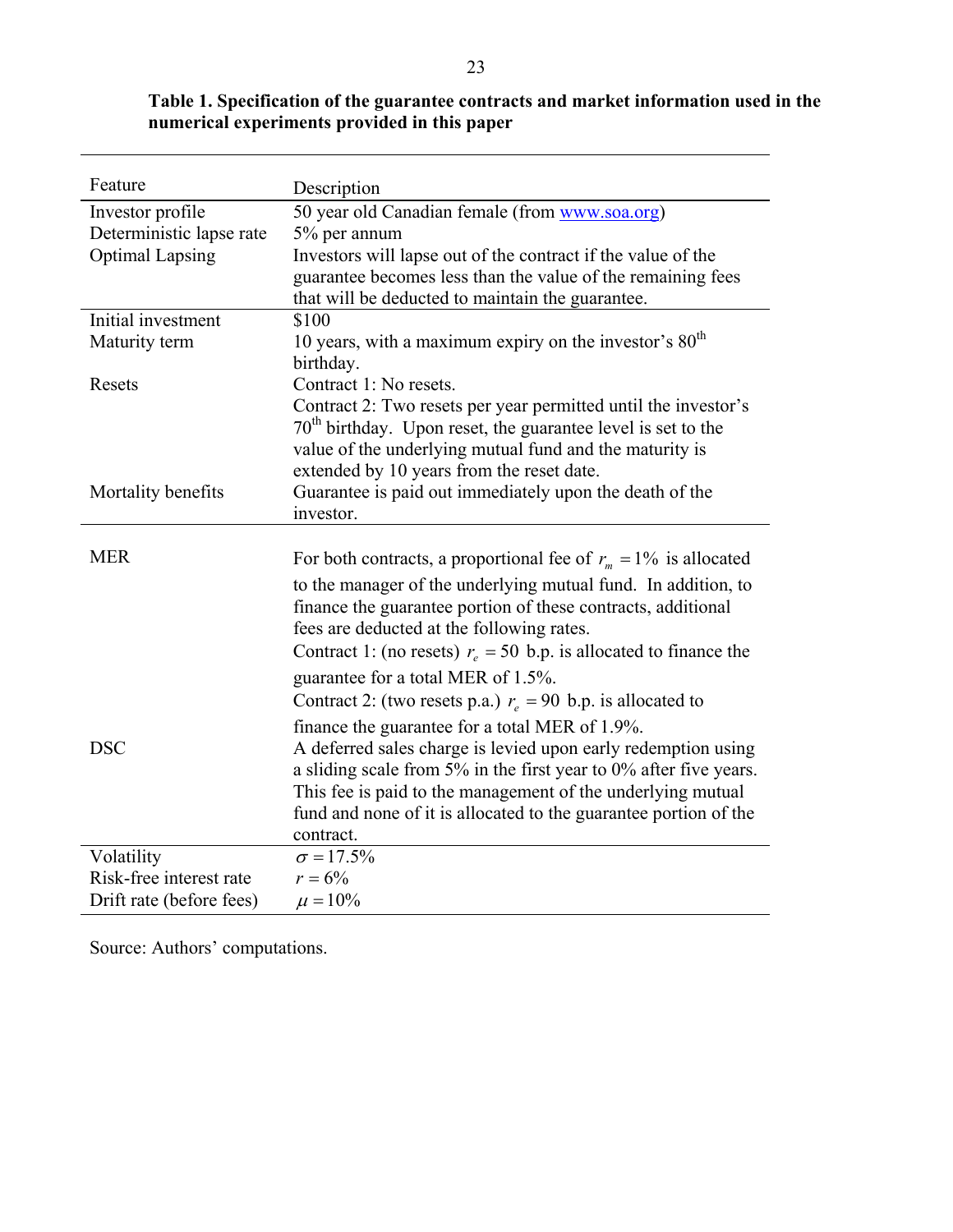|           |                 | Profit and Loss |         |         | Return on Initial Capital |               |
|-----------|-----------------|-----------------|---------|---------|---------------------------|---------------|
|           |                 | Mean            | 95% CTE | Capital | Mean                      | $r_{\rm eff}$ |
| Investor  | Contract        | (\$)            | (\$)    | $(\$)$  | <b>ARC</b>                |               |
| Heuristic | No resets       | 1.89            | 8.65    | 8.65    | 13.1%                     | $9.6\%$       |
|           | Two resets p.a. | 8.66            | 13.46   | 13.46   | 21.2%                     | 8.5%          |
| Optimal   | No resets       | 1.90            | 8.72    | 8.72    | 13.1%                     | $9.5\%$       |
|           | Two resets p.a. | 6.80            | 13.40   | 13.40   | $20.2\%$                  | 8.5%          |

**Table 2. Statistics for the profit and loss distribution and the return on investment for a 95% CTE capital requirement for an unhedged segregated fund guarantee**

Source: Authors' computations.

Note: The contract with no resets charges a proportional fee of  $r_e = 50$  b.p. to finance the guarantee while the contract with two reset opportunities per annum charges a proportional fee of  $r_e = 90$  b.p. The heuristic rules used by investors to determine their use of the reset feature and anti-selective lapsing are described in the accompanying text.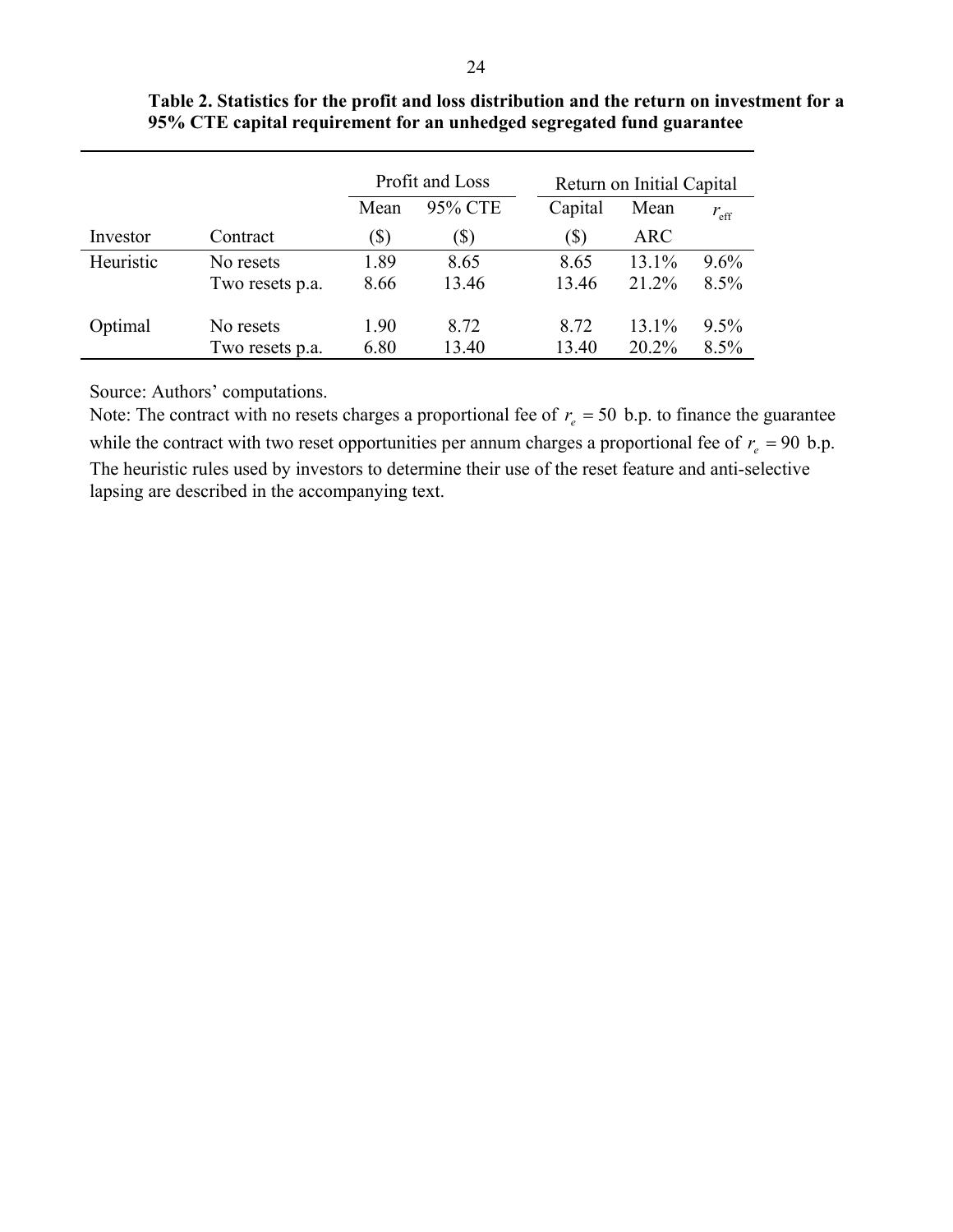|           |                 | Profit and Loss |         |         | Return on Initial Capital |               |
|-----------|-----------------|-----------------|---------|---------|---------------------------|---------------|
|           |                 | Mean            | 95% CTE | Capital | Mean                      | $r_{\rm eff}$ |
| Investor  | Contract        | $(\$)$          | $(\$)$  | $(\$)$  | <b>ARC</b>                |               |
| Heuristic | No resets       | .42             | 1.02    | 4.83    | 9.8%                      | 7.6%          |
|           |                 |                 |         | 2.93    | 11.4%                     | $8.6\%$       |
|           |                 |                 |         | 1.02    | 19.3%                     | 12.6%         |
|           | Two resets p.a. | 1.30            | .46     | 6.96    | $15.7\%$                  | $6.9\%$       |
|           |                 |                 |         | 3.71    | 18.6%                     | 7.5%          |
|           |                 |                 |         | .46     | $62.1\%$                  | 12.5%         |
| Optimal   | No resets       | .42             | 1.02    | 4.87    | 9.8%                      | 7.6%          |
|           |                 |                 |         | 2.95    | 11.5%                     | $8.6\%$       |
|           |                 |                 |         | 1.02    | 19.4%                     | 12.6%         |
|           | Two resets p.a. | .28             | 1.04    | 7.22    | 11.8%                     | $6.3\%$       |
|           |                 |                 |         | 4.13    | 12.4%                     | 6.5%          |
|           |                 |                 |         | 1.04    | $16.1\%$                  | 7.6%          |

**Table 3. Statistics for the profit and loss distribution and the return on investment for a segregated fund guarantee that is hedged 50 times per year** 

Source: Authors' computations.

Note: The three capital amounts shown for each scenario represent a maximum 50% reduction, a 75% reduction and a 100% reduction from the unhedged 95% CTE. The contract with no resets charges a proportional fee of  $r_e = 50$  b.p. to finance the guarantee while the contract with two reset opportunities per annum charges a proportional fee of  $r_e = 90$  b.p.

# Table 4. Risk adjusted discounting rates,  $r^*$ , for the segregated fund guarantees studied in this **paper**

| Contract             | $r_{e}$ | Lapse penalty        | *<br>r               |
|----------------------|---------|----------------------|----------------------|
| No resets            | 50 b.p. | <b>DSC</b><br>No DSC | $-14.5%$<br>$0.0\%$  |
| Two resets per annum | 90 b.p. | <b>DSC</b><br>No DSC | $-7.8\%$<br>$-7.0\%$ |

Source: Authors' computations.

Note: The discounting rate,  $r^*$ , was obtained by determining the discounting rate that makes the present value of these contracts zero initially using the real world (P-measure) drift rate for the underlying mutual fund. The deferred sales charge (DSC) used to mitigate investor lapsing utilizes a sliding scale from 5% to 0% during the first five years of the contract.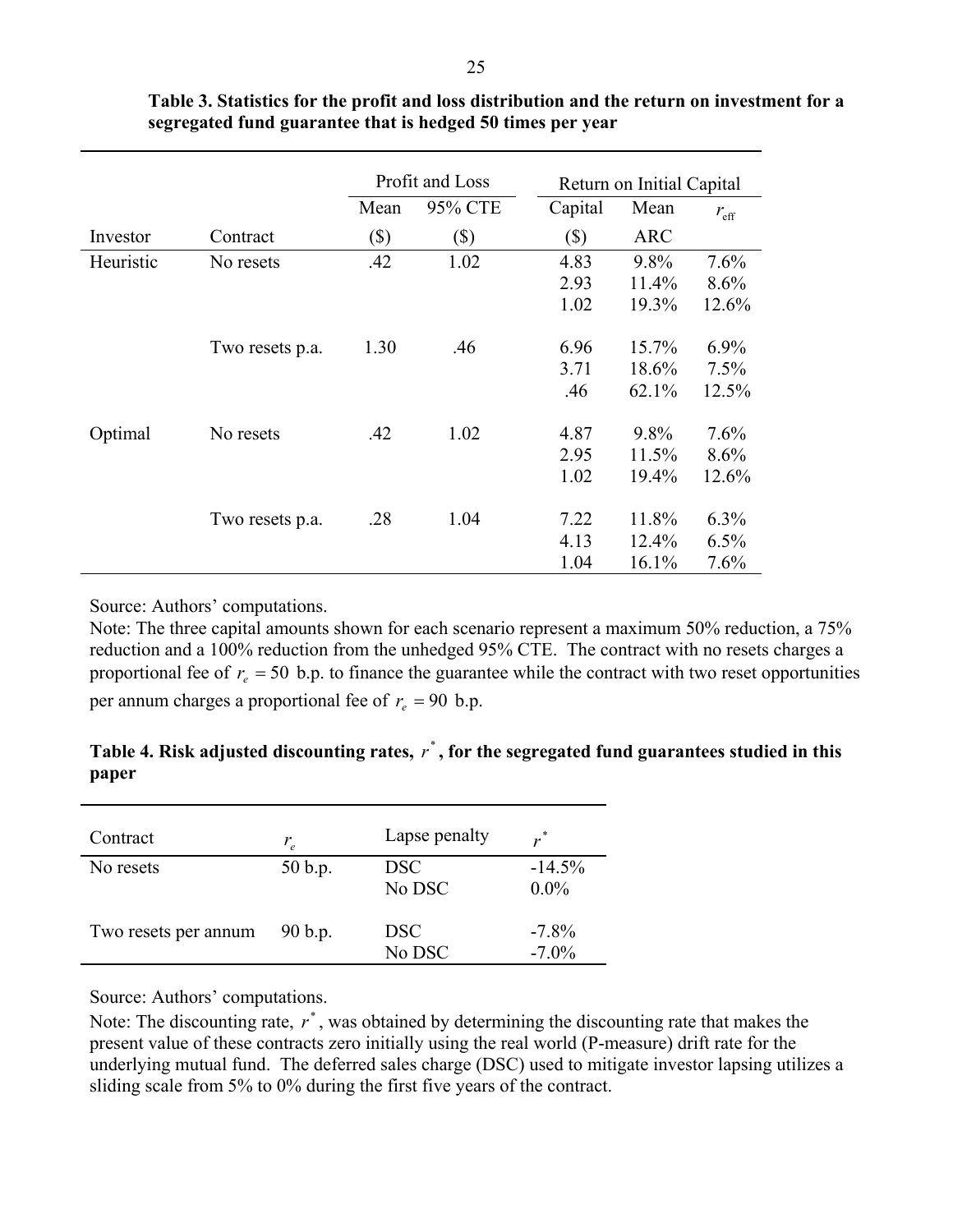|                   |         | Profit and Loss |         |         | Return on Initial Capital |               |
|-------------------|---------|-----------------|---------|---------|---------------------------|---------------|
|                   |         | Mean            | 95% CTE | Capital | Mean                      | $r_{\rm eff}$ |
| Rehedge Frequency | $\rho$  | $(\$)$          | $(\$)$  | (\$)    | <b>ARC</b>                |               |
| 50 p.a.           | 1.0     | 1.30            | .46     | 6.96    | 15.7%                     | 6.9%          |
|                   | .9      | 2.86            | 9.27    | 11.37   | 15.6%                     | $6.9\%$       |
|                   | .75     | 8.61            | 18.99   | 18.99   | 15.8%                     | 6.9%          |
|                   | $\cdot$ | 8.66            | 13.46   | 13.46   | 21.2%                     | 8.5%          |
| 50 p.a.           | .9      | 2.86            | 9.27    |         |                           |               |
| 10 p.a.           | 9       | 2.90            | 9.60    |         |                           |               |

**Table 5: Performance of hedging strategies which use hedging assets with varying levels**  of correlation,  $\rho$ , with the underlying mutual fund

Source: Authors' computations.

Note: The guarantee offers two resets per annum and it is assumed that investors use the heuristic rules as described in the accompanying text for their use of the reset feature and anti-selective lapsing.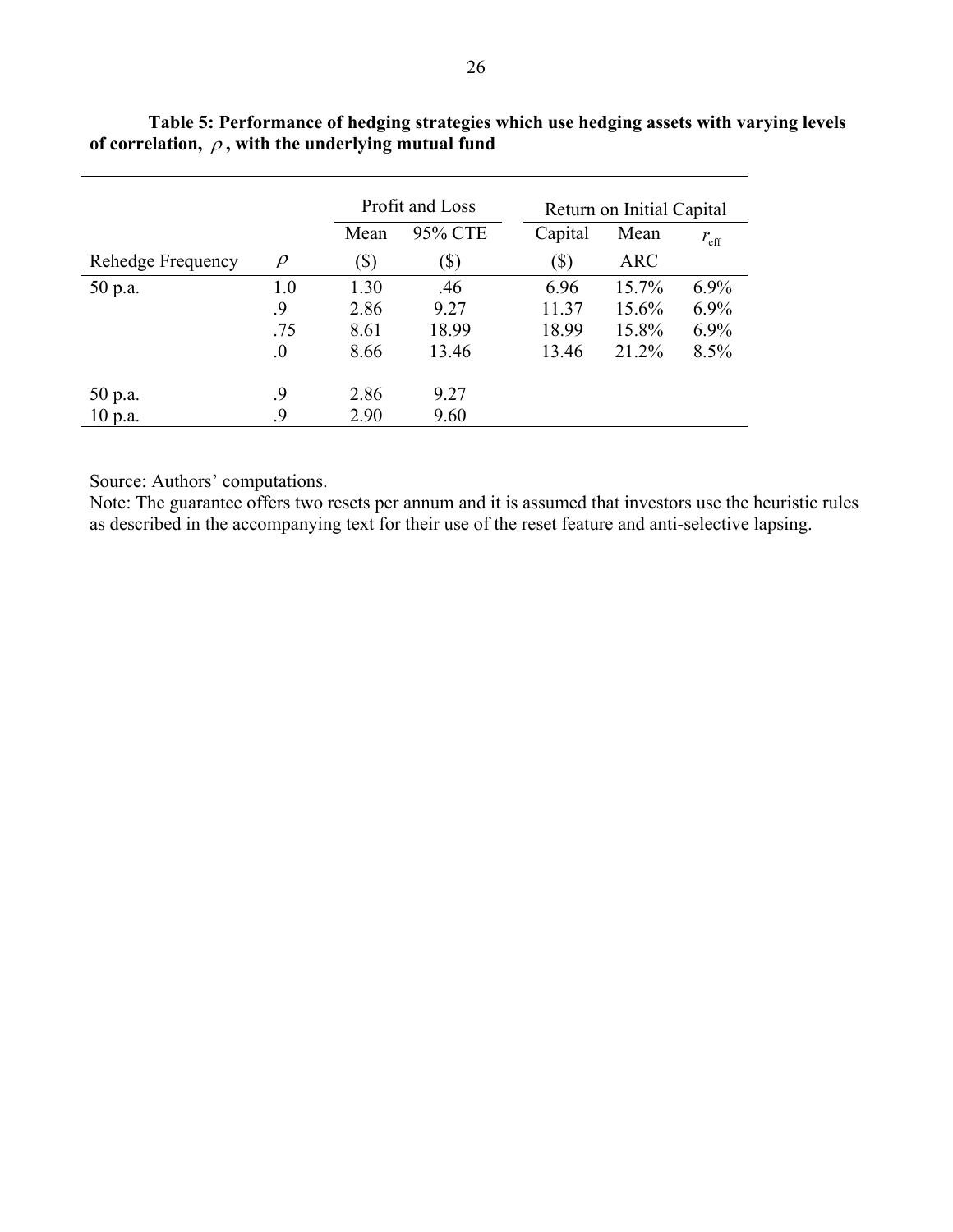# **Figure 1(a). The profit and loss distribution for unhedged segregated fund guarantees that offer no resets and two resets per annum.**

Source: Authors' computations.

Note: We assume that investors utilize the heuristic rules described in the accompanying text to determine their use of the reset feature and anti-selective lapsing.

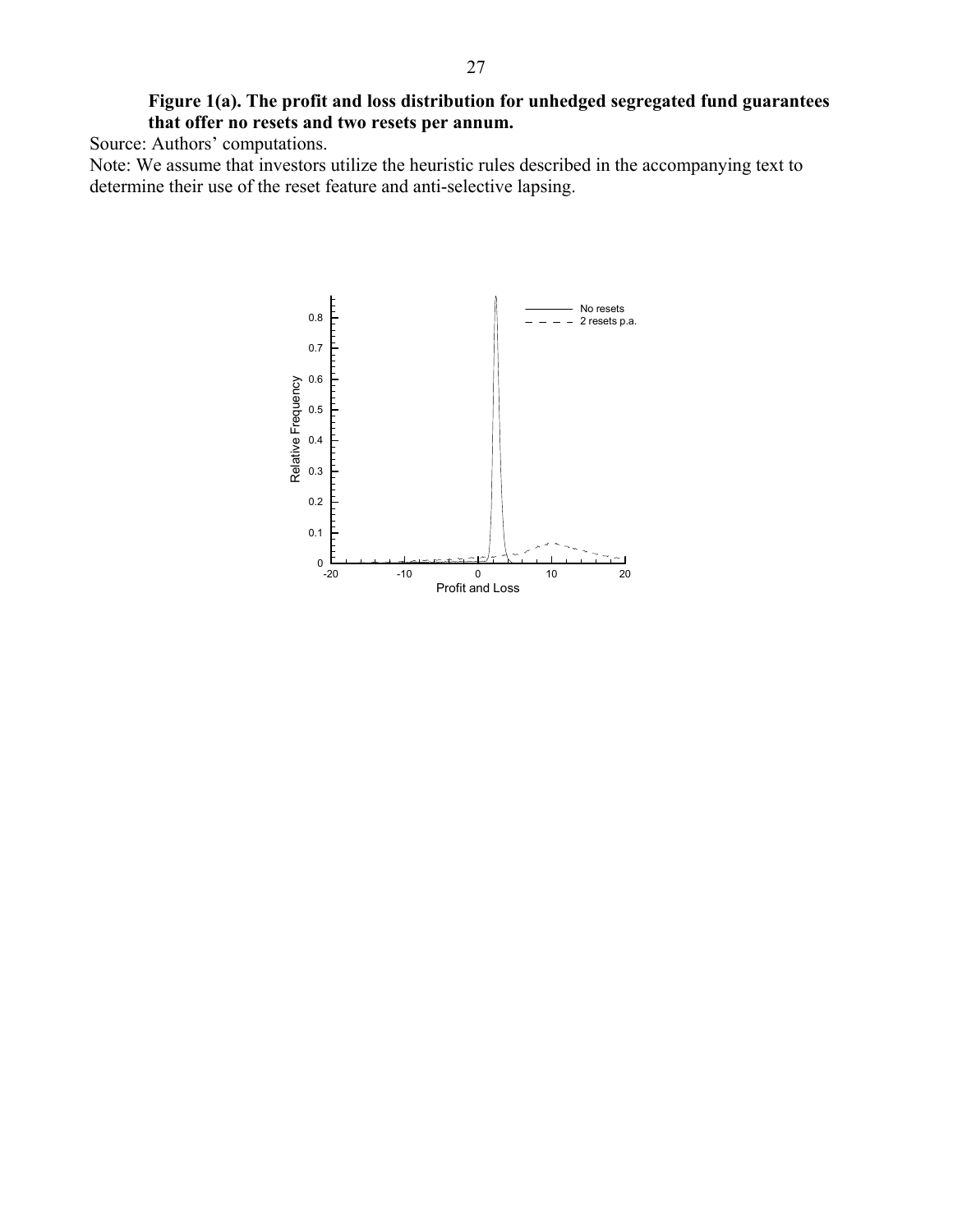# **Figure 1(b): The return on investment for a 95% CTE capital requirement for unhedged segregated fund guarantees which offer no resets and two resets per annum.**

Source: Authors' computations.

Note: Model assumes that investors utilize the heuristic rules described in the accompanying text to determine their use of the reset feature and anti-selective lapsing.

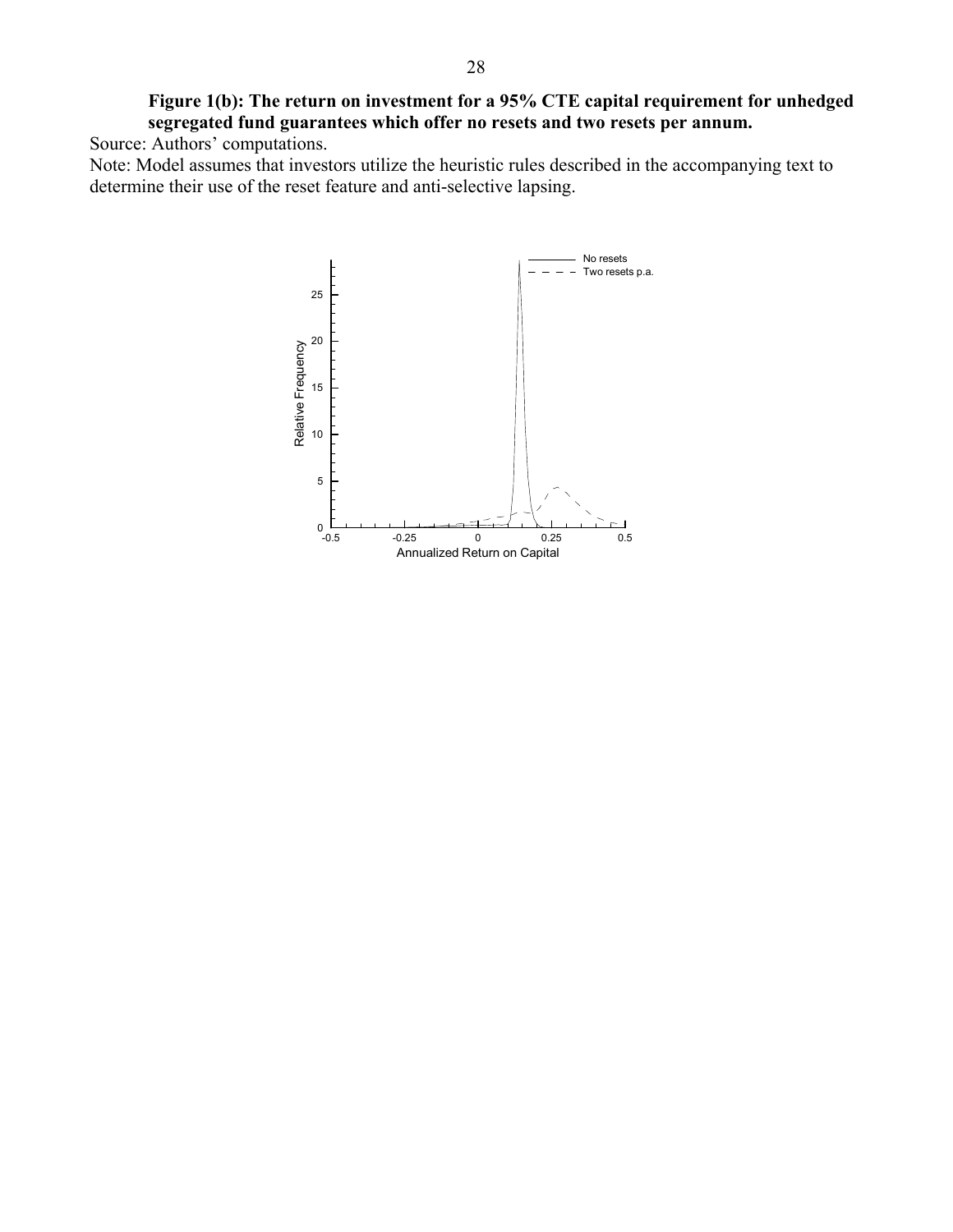# **Figure 2(a): Comparison of the return on investment for a hedged position versus an unhedged segregated fund guarantee which offers two resets per annum.**

Source: Authors' computations**.** 

Note: The initial capital required for the hedged position is based on a 50% maximum reduction in the 95% CTE from an unhedged position. Figure assumes that investors behave optimally.

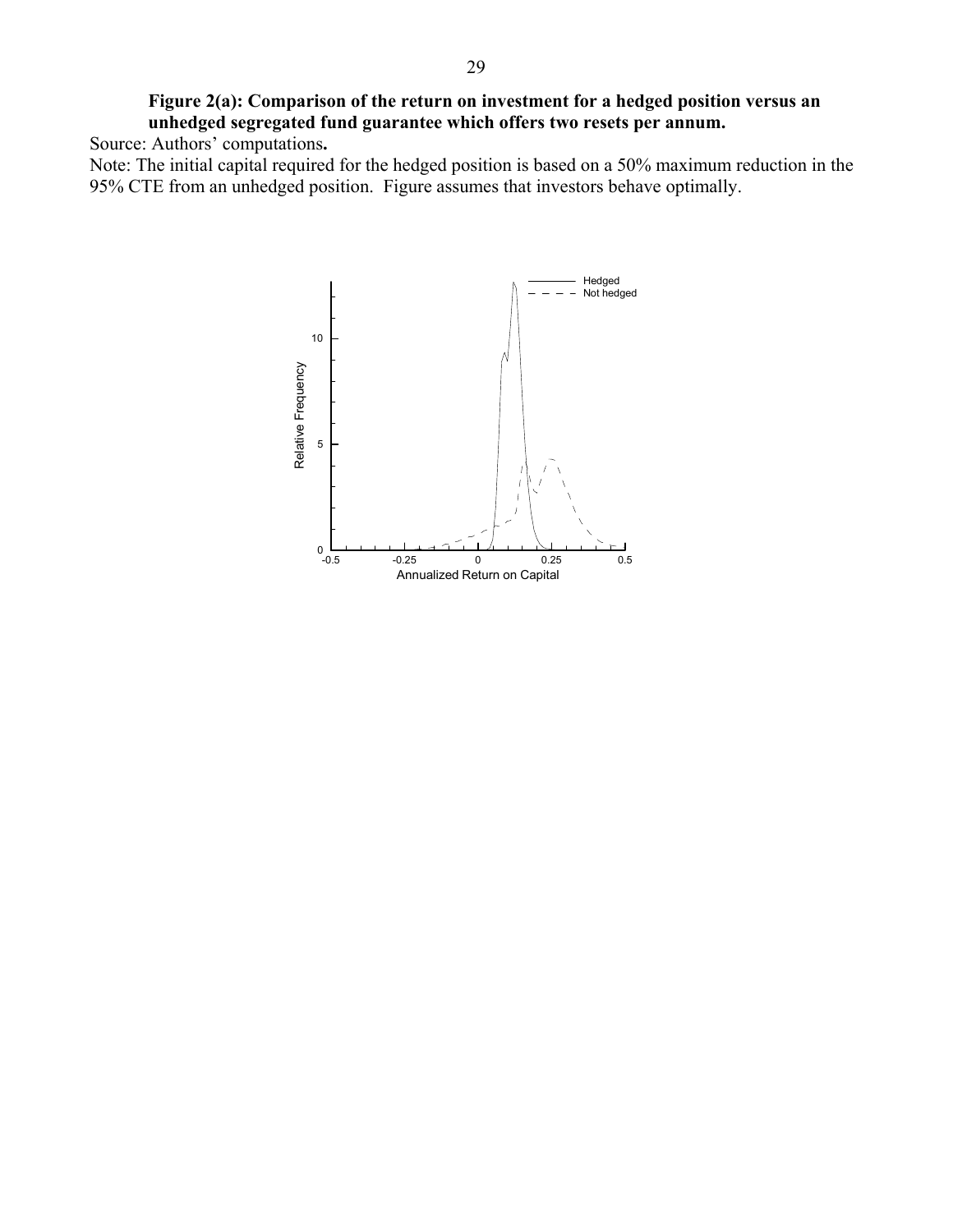**Figure 2(b): Comparison of the return on capital for a hedged segregated fund guarantee which offers two resets per annum when investors act optimally versus heuristic investor behavior.** 

Source: Authors' computations**.** 

Note: The initial capital required for the hedged position is based on a 50% maximum reduction in the 95% CTE from an unhedged position.

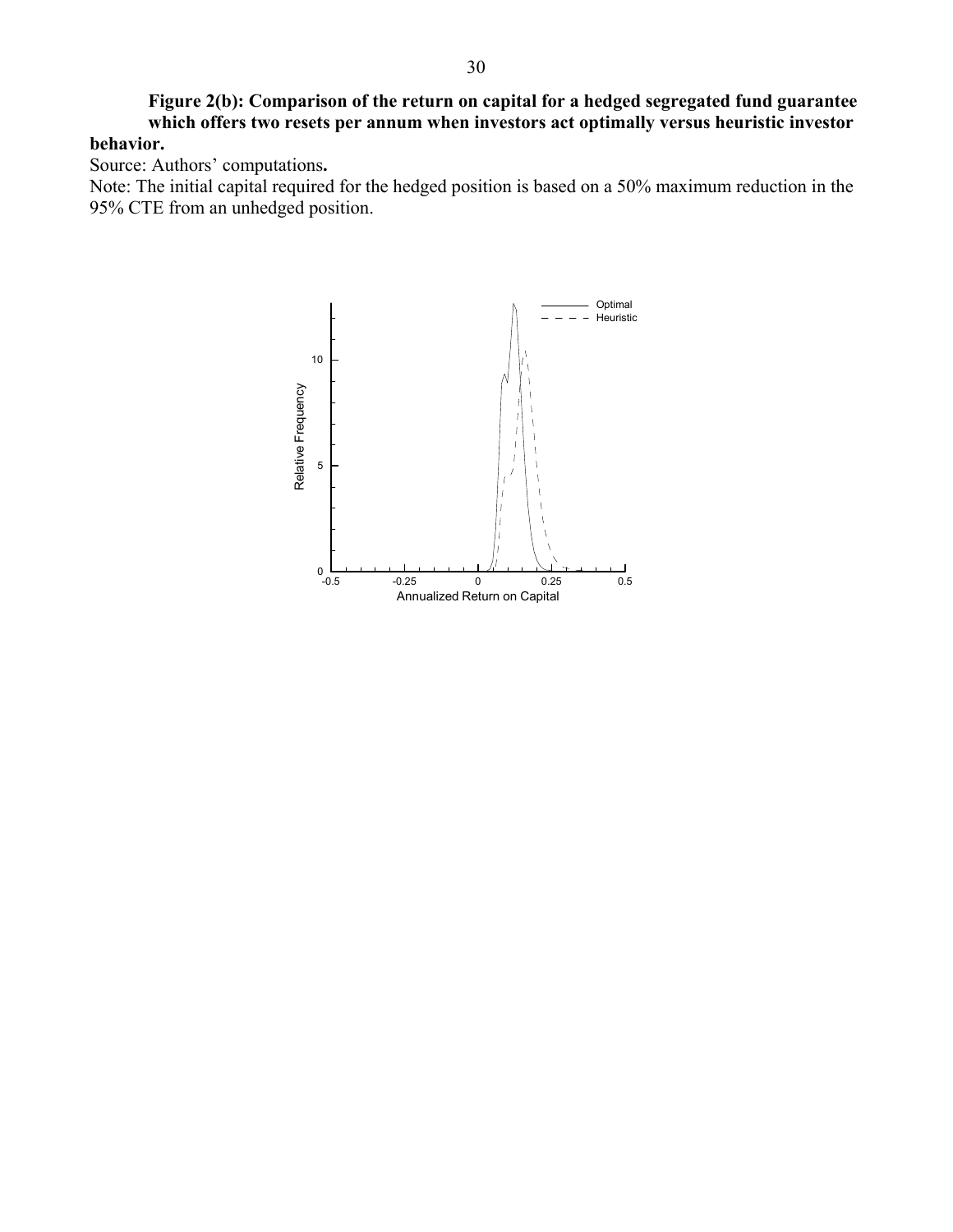# **Figure 3(a): The profit and loss distribution for a segregated fund guarantee which offers two resets per annum when hedging using an asset which has correlation**  $\rho$  **with the**

# **underlying mutual fund.**

Source: Authors' computations**.** 

Note: Model assumes that investors utilize the heuristic rules described in the accompanying text to determine their use of the reset feature and anti-selective lapsing.

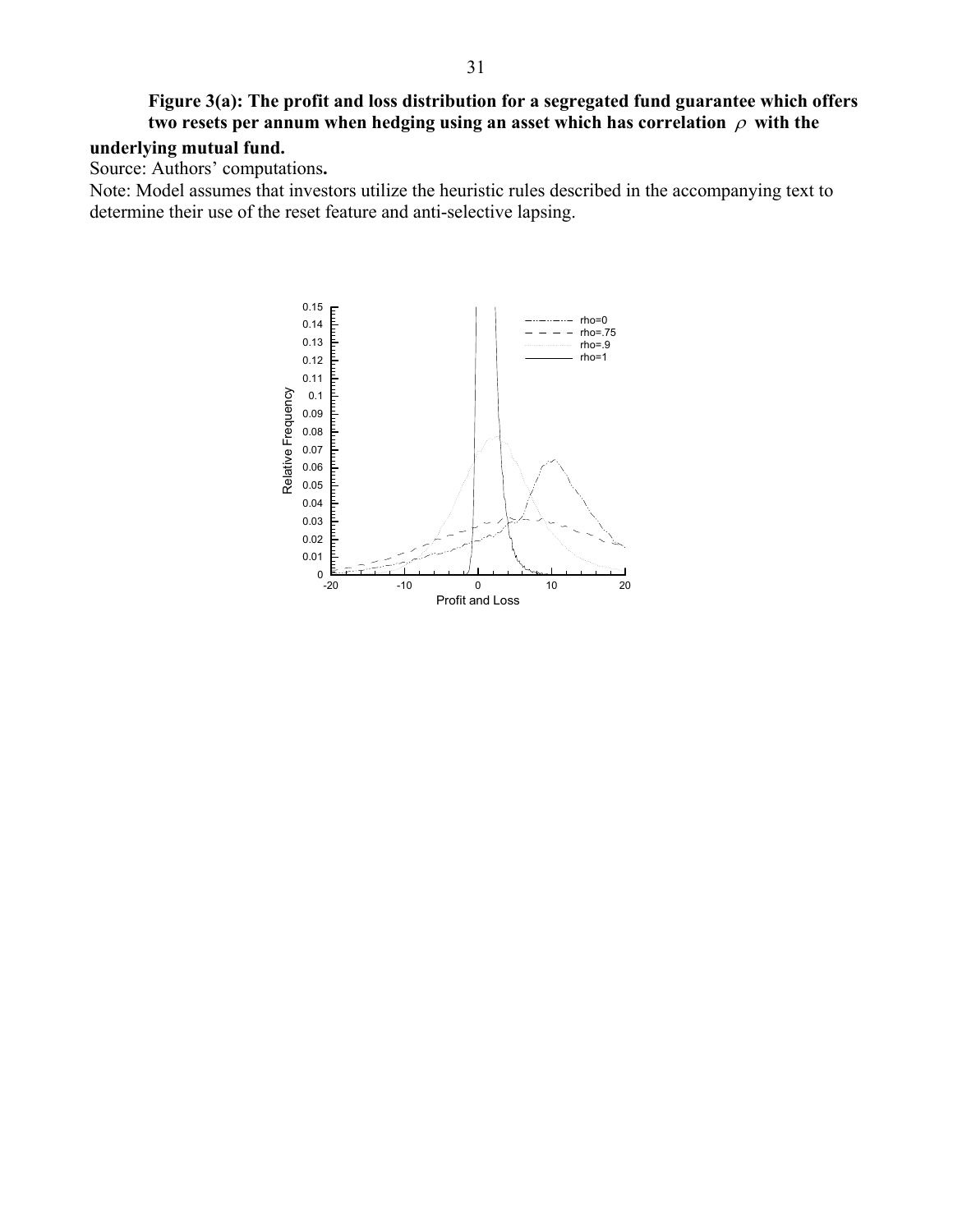# **Figure 3(b): The return on capital for a segregated fund guarantee which offers two resets per annum when hedging using an asset which has correlation**  $\rho$  **with the**

# **underlying mutual fund.**

Source: Authors' computations**.** 

Note: We assume that investors utilize the heuristic rules described in the accompanying text to determine their use of the reset feature and anti-selective lapsing.

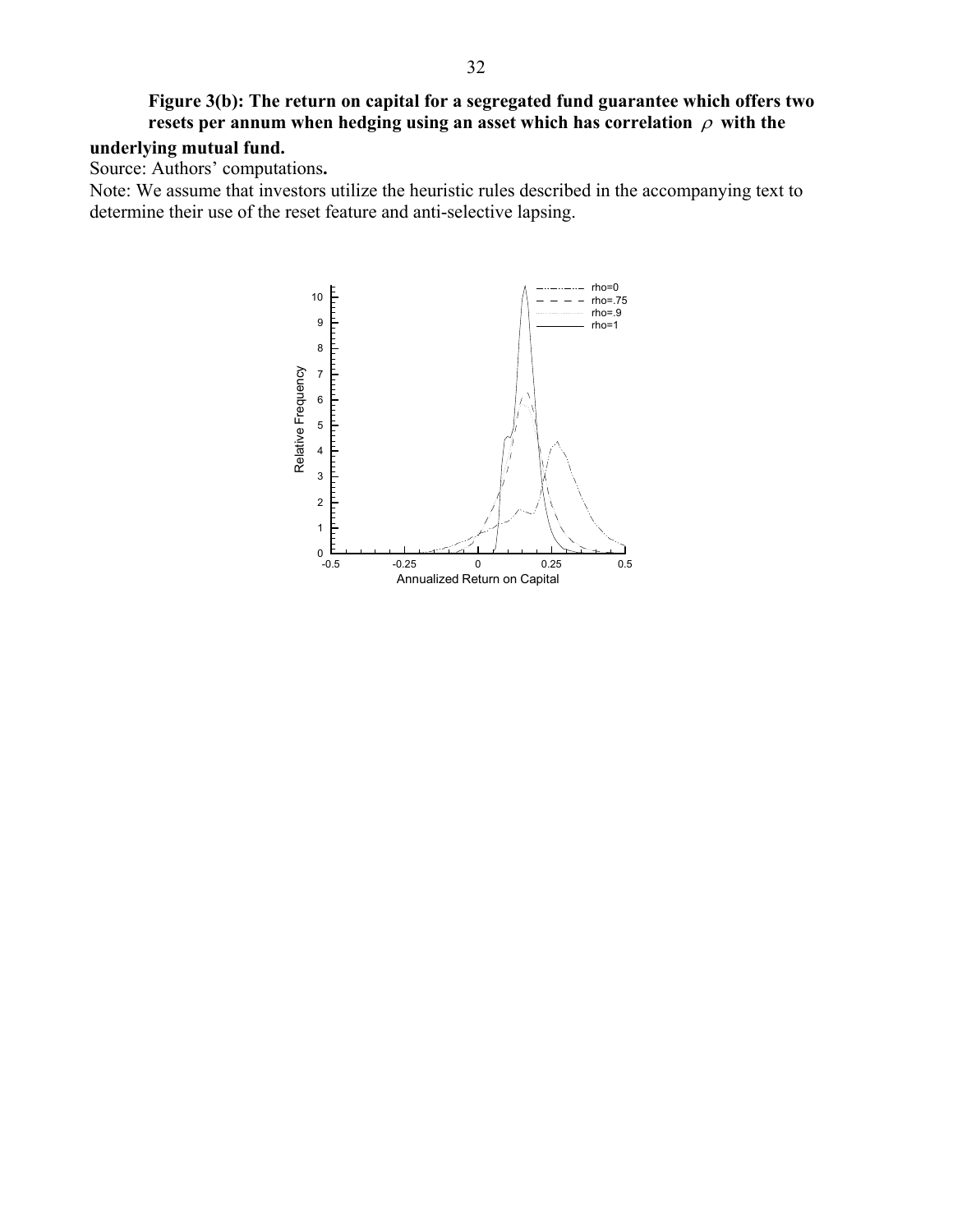#### **References**

- Canadian Institute of Actuaries. 2000. "Report of the CIA Task Force on Segregated Fund Investment Guarantees." <www.actuaries.ca/publications/2000/20020e.pdf>.
- Coval, Joshua D. and Tyler Shumway. 2001. "Expected Option Returns." *Journal of Finance 56*(3): 983-1009.
- Davis, Mark. 2000. "Optimal Hedging with Basis Risk." Working paper, Financial and Actuarial Mathematics Group, Technische Universitat Wien, Vienna, Austria.
- Hull, John. 2000. *Options, Futures and other Derivative Securities, Fourth Edition.* New Jersey: Prentice Hall.
- Jameson, Rob. 2001. "Between a RAROC and a Hard Place." *ERisk,* February: 1-5.
- Office of the Superintendent of Financial Institutions of Canada. 2001. *Capital Offset for Segregated Fund Hedging Programs (MCCSR).*
- Seppi, Duane J. 1999. "Mathematical Finance: Class Notes." Graduate School of Industrial Administration, Carnegie Mellon University.

Sircar, K. Ronnie and George Papanicolaou. 1998. "General Black-Scholes Models Accounting for Increased Market Volatility from Hedging Strategies." *Applied Math Finance 5*(1): 45-82.

Wilmott, Paul. 1998. *Derivatives.* John Wiley and Sons, West Sussex, England.

- Windcliff, Heath A., Peter A. Forsyth, and Kenneth R. Vetzal. 2001. "Segregated Funds: Shout Options with Maturity Extensions". *Insurance: Mathematics & Economics 29*(1): 1-21.
- Windcliff, Heath A., Martin K. Le Roux, Peter A. Forsyth, and Kenneth R. Vetzal. 2002. "Understanding the Behaviour and Hedging of Segregated Funds Offering the Reset Feature." *North American Actuarial Journal.*